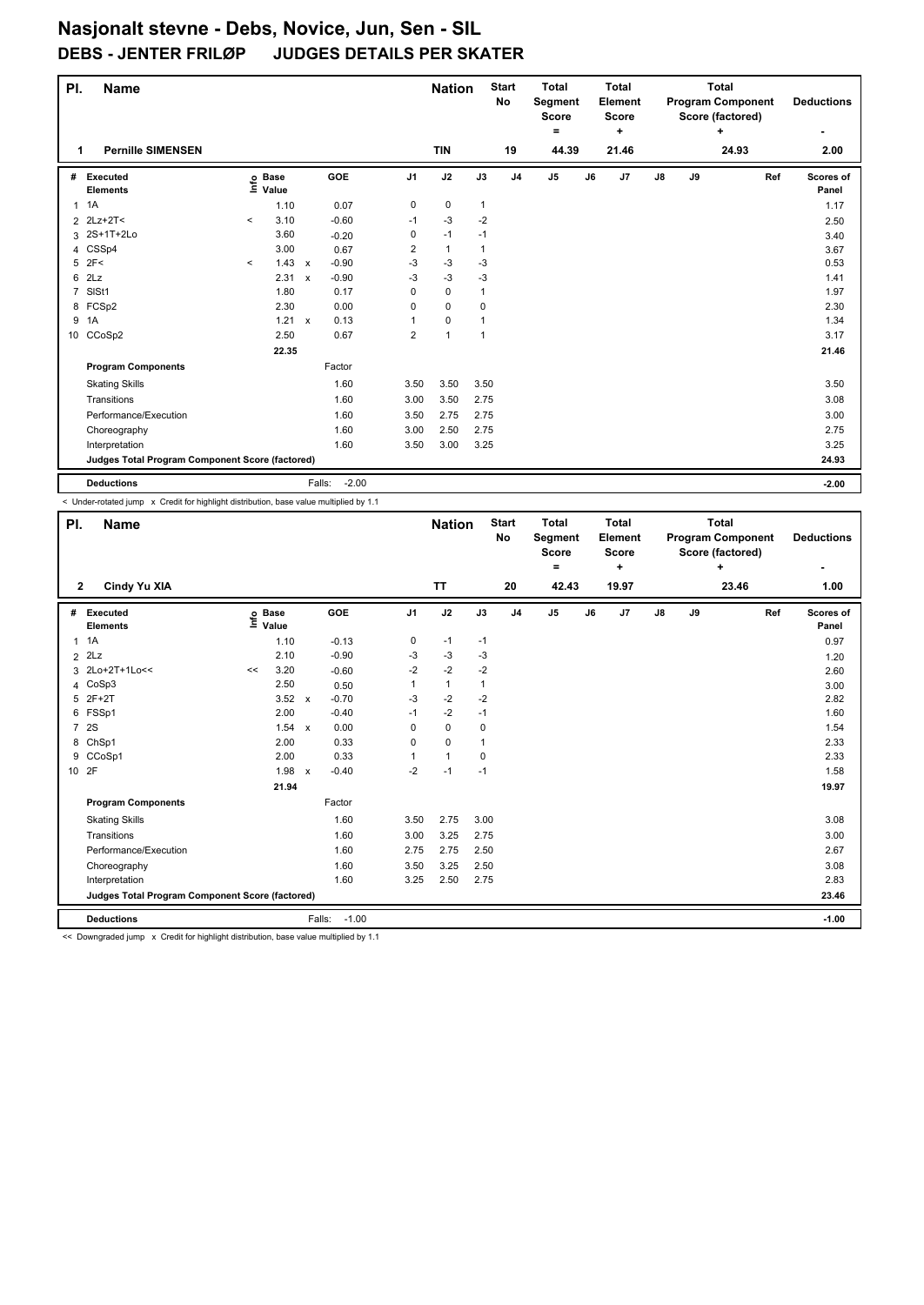| PI.            | <b>Name</b>                                     |                     |                                  |              |                   |                | <b>Nation</b> |              | <b>Start</b><br>No | <b>Total</b><br>Segment<br><b>Score</b> |    | <b>Total</b><br><b>Element</b><br><b>Score</b> |               |    | <b>Total</b><br><b>Program Component</b><br>Score (factored) |     | <b>Deductions</b>  |
|----------------|-------------------------------------------------|---------------------|----------------------------------|--------------|-------------------|----------------|---------------|--------------|--------------------|-----------------------------------------|----|------------------------------------------------|---------------|----|--------------------------------------------------------------|-----|--------------------|
|                |                                                 |                     |                                  |              |                   |                |               |              |                    | Ξ.                                      |    | ٠                                              |               |    | ÷                                                            |     | ۰                  |
| 3              | <b>Mathilde JOHANNESSEN</b>                     |                     |                                  |              |                   |                | <b>RKK</b>    |              | 21                 | 39.66                                   |    | 16.72                                          |               |    | 24.94                                                        |     | 2.00               |
| #              | Executed<br><b>Elements</b>                     |                     | <b>Base</b><br>e Base<br>⊑ Value |              | GOE               | J <sub>1</sub> | J2            | J3           | J <sub>4</sub>     | J5                                      | J6 | J7                                             | $\mathsf{J}8$ | J9 |                                                              | Ref | Scores of<br>Panel |
| $\mathbf{1}$   | 2F                                              |                     | 1.80                             |              | $-0.90$           | -3             | $-3$          | -3           |                    |                                         |    |                                                |               |    |                                                              |     | 0.90               |
| $\overline{2}$ | 2T                                              |                     | 1.40                             |              | 0.00              | 0              | $\pmb{0}$     | 0            |                    |                                         |    |                                                |               |    |                                                              |     | 1.40               |
| 3              | 2Lo<                                            | $\hat{\phantom{a}}$ | 1.30                             |              | $-0.90$           | -3             | $-3$          | $-3$         |                    |                                         |    |                                                |               |    |                                                              |     | 0.40               |
| 4              | CCoSp3                                          |                     | 3.00                             |              | 0.33              |                | $\mathbf{1}$  | 0            |                    |                                         |    |                                                |               |    |                                                              |     | 3.33               |
| 5              | ChSp1                                           |                     | 2.00                             |              | 1.00              |                | $\mathbf{1}$  | $\mathbf{1}$ |                    |                                         |    |                                                |               |    |                                                              |     | 3.00               |
| 6              | 2S                                              |                     | 1.54                             | $\mathsf{x}$ | $-0.20$           | $-1$           | $-1$          | $-1$         |                    |                                         |    |                                                |               |    |                                                              |     | 1.34               |
|                | 7 FSSp1                                         |                     | 2.00                             |              | $-0.20$           | 0              | $-1$          | $-1$         |                    |                                         |    |                                                |               |    |                                                              |     | 1.80               |
| 8              | $1A+1L0$                                        |                     | 1.76 x                           |              | 0.07              | 0              | $\mathbf{1}$  | 0            |                    |                                         |    |                                                |               |    |                                                              |     | 1.83               |
| 9              | 1S+1A+SEQ                                       |                     | 1.32                             | $\mathsf{x}$ | 0.00              | 0              | $\mathbf 0$   | 0            |                    |                                         |    |                                                |               |    |                                                              |     | 1.32               |
|                | 10 LSp1                                         |                     | 1.50                             |              | $-0.10$           | 0              | $\mathbf 0$   | $-1$         |                    |                                         |    |                                                |               |    |                                                              |     | 1.40               |
|                |                                                 |                     | 17.62                            |              |                   |                |               |              |                    |                                         |    |                                                |               |    |                                                              |     | 16.72              |
|                | <b>Program Components</b>                       |                     |                                  |              | Factor            |                |               |              |                    |                                         |    |                                                |               |    |                                                              |     |                    |
|                | <b>Skating Skills</b>                           |                     |                                  |              | 1.60              | 3.25           | 3.25          | 3.75         |                    |                                         |    |                                                |               |    |                                                              |     | 3.42               |
|                | Transitions                                     |                     |                                  |              | 1.60              | 2.75           | 3.25          | 3.25         |                    |                                         |    |                                                |               |    |                                                              |     | 3.08               |
|                | Performance/Execution                           |                     |                                  |              | 1.60              | 2.75           | 2.75          | 3.25         |                    |                                         |    |                                                |               |    |                                                              |     | 2.92               |
|                | Choreography                                    |                     |                                  |              | 1.60              | 2.75           | 3.25          | 3.00         |                    |                                         |    |                                                |               |    |                                                              |     | 3.00               |
|                | Interpretation                                  |                     |                                  |              | 1.60              | 3.25           | 2.75          | 3.50         |                    |                                         |    |                                                |               |    |                                                              |     | 3.17               |
|                | Judges Total Program Component Score (factored) |                     |                                  |              |                   |                |               |              |                    |                                         |    |                                                |               |    |                                                              |     | 24.94              |
|                | <b>Deductions</b>                               |                     |                                  |              | $-2.00$<br>Falls: |                |               |              |                    |                                         |    |                                                |               |    |                                                              |     | $-2.00$            |

 $\sim$  Under-rotated jump  $\times$  Credit for highlight distribution, base value multiplied by 1.1

| PI.            | <b>Name</b>                                     |         |                            |                           |                   |              | <b>Nation</b> |      | <b>Start</b><br><b>No</b> | <b>Total</b><br>Segment<br><b>Score</b><br>$\equiv$ |    | <b>Total</b><br>Element<br><b>Score</b><br>٠ |               |    | <b>Total</b><br><b>Program Component</b><br>Score (factored)<br>$\ddot{}$ |     | <b>Deductions</b>  |
|----------------|-------------------------------------------------|---------|----------------------------|---------------------------|-------------------|--------------|---------------|------|---------------------------|-----------------------------------------------------|----|----------------------------------------------|---------------|----|---------------------------------------------------------------------------|-----|--------------------|
| 4              | <b>Nora E BACHER</b>                            |         |                            |                           |                   |              | <b>AKK</b>    |      | 22                        | 38.98                                               |    | 15.84                                        |               |    | 24.14                                                                     |     | 1.00               |
| #              | Executed<br><b>Elements</b>                     |         | e Base<br>E Value<br>Value |                           | <b>GOE</b>        | J1           | J2            | J3   | J <sub>4</sub>            | J <sub>5</sub>                                      | J6 | J7                                           | $\mathsf{J}8$ | J9 |                                                                           | Ref | Scores of<br>Panel |
| 1              | 2T+1T+1Lo<<                                     | <<      | 1.80                       |                           | $-0.33$           | 0            | $-3$          | $-2$ |                           |                                                     |    |                                              |               |    |                                                                           |     | 1.47               |
| $\overline{2}$ | 2S                                              |         | 1.40                       |                           | 0.00              | 0            | 0             | 0    |                           |                                                     |    |                                              |               |    |                                                                           |     | 1.40               |
| 3              | FCSp1                                           |         | 1.90                       |                           | $-0.70$           | -2           | $-3$          | $-2$ |                           |                                                     |    |                                              |               |    |                                                                           |     | 1.20               |
| 4              | 2Lo<                                            | $\prec$ | 1.30                       |                           | $-0.70$           | $-2$         | $-3$          | $-2$ |                           |                                                     |    |                                              |               |    |                                                                           |     | 0.60               |
| 5              | $2S+1T$                                         |         | 1.80                       |                           | 0.00              | 0            | $\mathbf 0$   | 0    |                           |                                                     |    |                                              |               |    |                                                                           |     | 1.80               |
| 6              | ChSp1                                           |         | 2.00                       |                           | 1.00              | 1            | $\mathbf{1}$  | 1    |                           |                                                     |    |                                              |               |    |                                                                           |     | 3.00               |
|                | 7 LSp2                                          |         | 1.90                       |                           | 0.23              | 1            | $-1$          | 1    |                           |                                                     |    |                                              |               |    |                                                                           |     | 2.13               |
| 8 2F<          |                                                 | $\prec$ | 1.43                       | $\boldsymbol{\mathsf{x}}$ | $-0.90$           | $-3$         | $-3$          | $-3$ |                           |                                                     |    |                                              |               |    |                                                                           |     | 0.53               |
| 9              | 1A                                              |         | 1.21 x                     |                           | 0.20              | $\mathbf{1}$ | $\mathbf{1}$  | 1    |                           |                                                     |    |                                              |               |    |                                                                           |     | 1.41               |
|                | 10 CCoSp2                                       |         | 2.50                       |                           | $-0.20$           | $-1$         | $-1$          | 0    |                           |                                                     |    |                                              |               |    |                                                                           |     | 2.30               |
|                |                                                 |         | 17.24                      |                           |                   |              |               |      |                           |                                                     |    |                                              |               |    |                                                                           |     | 15.84              |
|                | <b>Program Components</b>                       |         |                            |                           | Factor            |              |               |      |                           |                                                     |    |                                              |               |    |                                                                           |     |                    |
|                | <b>Skating Skills</b>                           |         |                            |                           | 1.60              | 3.50         | 2.75          | 3.50 |                           |                                                     |    |                                              |               |    |                                                                           |     | 3.25               |
|                | Transitions                                     |         |                            |                           | 1.60              | 2.75         | 3.25          | 3.00 |                           |                                                     |    |                                              |               |    |                                                                           |     | 3.00               |
|                | Performance/Execution                           |         |                            |                           | 1.60              | 3.00         | 2.50          | 3.25 |                           |                                                     |    |                                              |               |    |                                                                           |     | 2.92               |
|                | Choreography                                    |         |                            |                           | 1.60              | 3.00         | 3.50          | 2.50 |                           |                                                     |    |                                              |               |    |                                                                           |     | 3.00               |
|                | Interpretation                                  |         |                            |                           | 1.60              | 2.75         | 3.25          | 2.75 |                           |                                                     |    |                                              |               |    |                                                                           |     | 2.92               |
|                | Judges Total Program Component Score (factored) |         |                            |                           |                   |              |               |      |                           |                                                     |    |                                              |               |    |                                                                           |     | 24.14              |
|                | <b>Deductions</b>                               |         |                            |                           | Falls:<br>$-1.00$ |              |               |      |                           |                                                     |    |                                              |               |    |                                                                           |     | $-1.00$            |

< Under-rotated jump << Downgraded jump x Credit for highlight distribution, base value multiplied by 1.1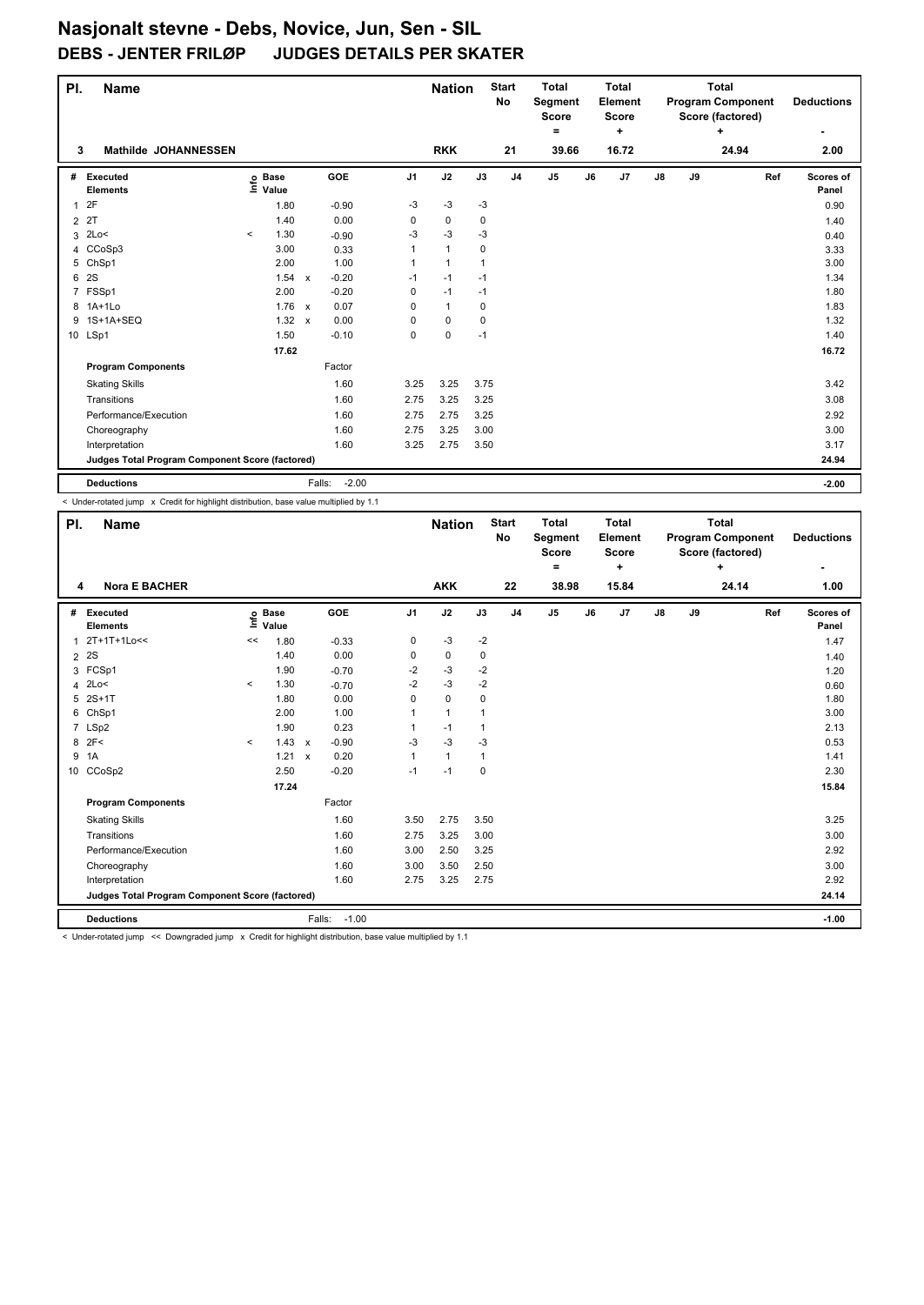| PI.            | <b>Name</b>                                     |                                  |                           |         |                | <b>Nation</b> |      | <b>Start</b><br><b>No</b> | <b>Total</b><br>Segment<br><b>Score</b> |    | <b>Total</b><br>Element<br><b>Score</b> |               |    | <b>Total</b><br><b>Program Component</b><br>Score (factored) | <b>Deductions</b>  |
|----------------|-------------------------------------------------|----------------------------------|---------------------------|---------|----------------|---------------|------|---------------------------|-----------------------------------------|----|-----------------------------------------|---------------|----|--------------------------------------------------------------|--------------------|
|                |                                                 |                                  |                           |         |                |               |      |                           | =                                       |    | ÷                                       |               |    | ÷                                                            | ۰                  |
| 5              | <b>Mala Grepp HANDELAND</b>                     |                                  |                           |         |                | <b>AKK</b>    |      | 17                        | 37.52                                   |    | 15.79                                   |               |    | 21.73                                                        | 0.00               |
| #              | Executed<br><b>Elements</b>                     | <b>Base</b><br>e Base<br>⊆ Value |                           | GOE     | J <sub>1</sub> | J2            | J3   | J <sub>4</sub>            | J5                                      | J6 | J7                                      | $\mathsf{J}8$ | J9 | Ref                                                          | Scores of<br>Panel |
|                | 1T                                              | 0.50                             |                           | 0.07    | 1              | 0             | 0    |                           |                                         |    |                                         |               |    |                                                              | 0.57               |
|                | 2 2T                                            | 1.40                             |                           | 0.00    | 0              | $\pmb{0}$     | 0    |                           |                                         |    |                                         |               |    |                                                              | 1.40               |
| 3              | $2S+2T$                                         | 2.80                             |                           | $-0.33$ | $-1$           | $-2$          | $-2$ |                           |                                         |    |                                         |               |    |                                                              | 2.47               |
| 4              | 1A+1T+1Lo                                       | 2.00                             |                           | 0.00    | 0              | $\pmb{0}$     | 0    |                           |                                         |    |                                         |               |    |                                                              | 2.00               |
|                | 5 CCoSp3                                        | 3.00                             |                           | 0.00    | 0              | $\mathbf 0$   | 0    |                           |                                         |    |                                         |               |    |                                                              | 3.00               |
| 6              | ChSp1                                           | 2.00                             |                           | $-0.17$ | 0              | $-1$          | 0    |                           |                                         |    |                                         |               |    |                                                              | 1.83               |
| $\overline{7}$ | 1Lo                                             | 0.55 x                           |                           | $-0.10$ | $-1$           | $-1$          | $-1$ |                           |                                         |    |                                         |               |    |                                                              | 0.45               |
| 8              | 2S                                              | 1.54                             | $\boldsymbol{\mathsf{x}}$ | $-0.27$ | $-1$           | $-2$          | $-1$ |                           |                                         |    |                                         |               |    |                                                              | 1.27               |
|                | 9 FSSp1                                         | 2.00                             |                           | $-0.40$ | $-1$           | $-2$          | $-1$ |                           |                                         |    |                                         |               |    |                                                              | 1.60               |
|                | 10 LSp1                                         | 1.50                             |                           | $-0.30$ | 0              | $-1$          | $-2$ |                           |                                         |    |                                         |               |    |                                                              | 1.20               |
|                |                                                 | 17.29                            |                           |         |                |               |      |                           |                                         |    |                                         |               |    |                                                              | 15.79              |
|                | <b>Program Components</b>                       |                                  |                           | Factor  |                |               |      |                           |                                         |    |                                         |               |    |                                                              |                    |
|                | <b>Skating Skills</b>                           |                                  |                           | 1.60    | 2.75           | 2.75          | 3.00 |                           |                                         |    |                                         |               |    |                                                              | 2.83               |
|                | Transitions                                     |                                  |                           | 1.60    | 2.00           | 3.00          | 2.75 |                           |                                         |    |                                         |               |    |                                                              | 2.58               |
|                | Performance/Execution                           |                                  |                           | 1.60    | 2.75           | 2.50          | 2.75 |                           |                                         |    |                                         |               |    |                                                              | 2.67               |
|                | Choreography                                    |                                  |                           | 1.60    | 2.50           | 3.25          | 2.50 |                           |                                         |    |                                         |               |    |                                                              | 2.75               |
|                | Interpretation                                  |                                  |                           | 1.60    | 2.25           | 3.25          | 2.75 |                           |                                         |    |                                         |               |    |                                                              | 2.75               |
|                | Judges Total Program Component Score (factored) |                                  |                           |         |                |               |      |                           |                                         |    |                                         |               |    |                                                              | 21.73              |
|                | <b>Deductions</b>                               |                                  |                           |         |                |               |      |                           |                                         |    |                                         |               |    |                                                              | 0.00               |

x Credit for highlight distribution, base value multiplied by 1.1

| PI.            | Name                                            |                              |              |         |                | <b>Nation</b> |             | <b>Start</b><br>No | <b>Total</b><br>Segment<br><b>Score</b> |    | <b>Total</b><br>Element<br><b>Score</b> |               |    | <b>Total</b><br><b>Program Component</b><br>Score (factored) |     | <b>Deductions</b>  |
|----------------|-------------------------------------------------|------------------------------|--------------|---------|----------------|---------------|-------------|--------------------|-----------------------------------------|----|-----------------------------------------|---------------|----|--------------------------------------------------------------|-----|--------------------|
|                |                                                 |                              |              |         |                |               |             |                    | ۰                                       |    | ٠                                       |               |    | ÷                                                            |     | ۰                  |
| 6              | <b>Thea HOLMSEN</b>                             |                              |              |         |                | <b>TT</b>     |             | $\overline{7}$     | 36.18                                   |    | 18.59                                   |               |    | 17.59                                                        |     | 0.00               |
| #              | Executed<br><b>Elements</b>                     | <b>Base</b><br>١mfo<br>Value |              | GOE     | J <sub>1</sub> | J2            | J3          | J <sub>4</sub>     | J5                                      | J6 | J7                                      | $\mathsf{J}8$ | J9 |                                                              | Ref | Scores of<br>Panel |
| 1              | $2Lo+1Lo$                                       | 2.30                         |              | 0.00    | 0              | 0             | 0           |                    |                                         |    |                                         |               |    |                                                              |     | 2.30               |
| $\overline{2}$ | $2F+1Lo$                                        | 2.30                         |              | $-0.30$ | $-1$           | $-1$          | $-1$        |                    |                                         |    |                                         |               |    |                                                              |     | 2.00               |
| 3              | CoSp2                                           | 2.00                         |              | 0.00    | 0              | $\mathbf 0$   | 0           |                    |                                         |    |                                         |               |    |                                                              |     | 2.00               |
| 4              | 2Lz                                             | 2.10                         |              | $-0.10$ | 0              | $-1$          | 0           |                    |                                         |    |                                         |               |    |                                                              |     | 2.00               |
|                | 5 FCSp1                                         | 1.90                         |              | $-0.60$ | $-2$           | $-2$          | $-2$        |                    |                                         |    |                                         |               |    |                                                              |     | 1.30               |
| 6              | ChSp1                                           | 2.00                         |              | 0.33    | 1              | $\pmb{0}$     | 0           |                    |                                         |    |                                         |               |    |                                                              |     | 2.33               |
|                | 7 1A                                            | 1.21                         | $\mathsf{x}$ | $-0.07$ | 0              | $-1$          | 0           |                    |                                         |    |                                         |               |    |                                                              |     | 1.14               |
| 8              | 2S                                              | 1.54                         | $\mathsf{x}$ | 0.00    | 0              | $\mathbf 0$   | $\mathbf 0$ |                    |                                         |    |                                         |               |    |                                                              |     | 1.54               |
| 9              | 2F                                              | 1.98                         | $\mathsf{x}$ | 0.00    | 0              | $\pmb{0}$     | 0           |                    |                                         |    |                                         |               |    |                                                              |     | 1.98               |
|                | 10 CCoSp1                                       | 2.00                         |              | 0.00    | 0              | $\mathbf 0$   | $\mathbf 0$ |                    |                                         |    |                                         |               |    |                                                              |     | 2.00               |
|                |                                                 | 19.33                        |              |         |                |               |             |                    |                                         |    |                                         |               |    |                                                              |     | 18.59              |
|                | <b>Program Components</b>                       |                              |              | Factor  |                |               |             |                    |                                         |    |                                         |               |    |                                                              |     |                    |
|                | <b>Skating Skills</b>                           |                              |              | 1.60    | 2.50           | 3.00          | 2.50        |                    |                                         |    |                                         |               |    |                                                              |     | 2.67               |
|                | Transitions                                     |                              |              | 1.60    | 2.00           | 2.50          | 1.75        |                    |                                         |    |                                         |               |    |                                                              |     | 2.08               |
|                | Performance/Execution                           |                              |              | 1.60    | 2.25           | 2.75          | 2.00        |                    |                                         |    |                                         |               |    |                                                              |     | 2.33               |
|                | Choreography                                    |                              |              | 1.60    | 1.75           | 2.50          | 1.25        |                    |                                         |    |                                         |               |    |                                                              |     | 1.83               |
|                | Interpretation                                  |                              |              | 1.60    | 1.75           | 2.25          | 2.25        |                    |                                         |    |                                         |               |    |                                                              |     | 2.08               |
|                | Judges Total Program Component Score (factored) |                              |              |         |                |               |             |                    |                                         |    |                                         |               |    |                                                              |     | 17.59              |
|                | <b>Deductions</b>                               |                              |              |         |                |               |             |                    |                                         |    |                                         |               |    |                                                              |     | 0.00               |

x Credit for highlight distribution, base value multiplied by 1.1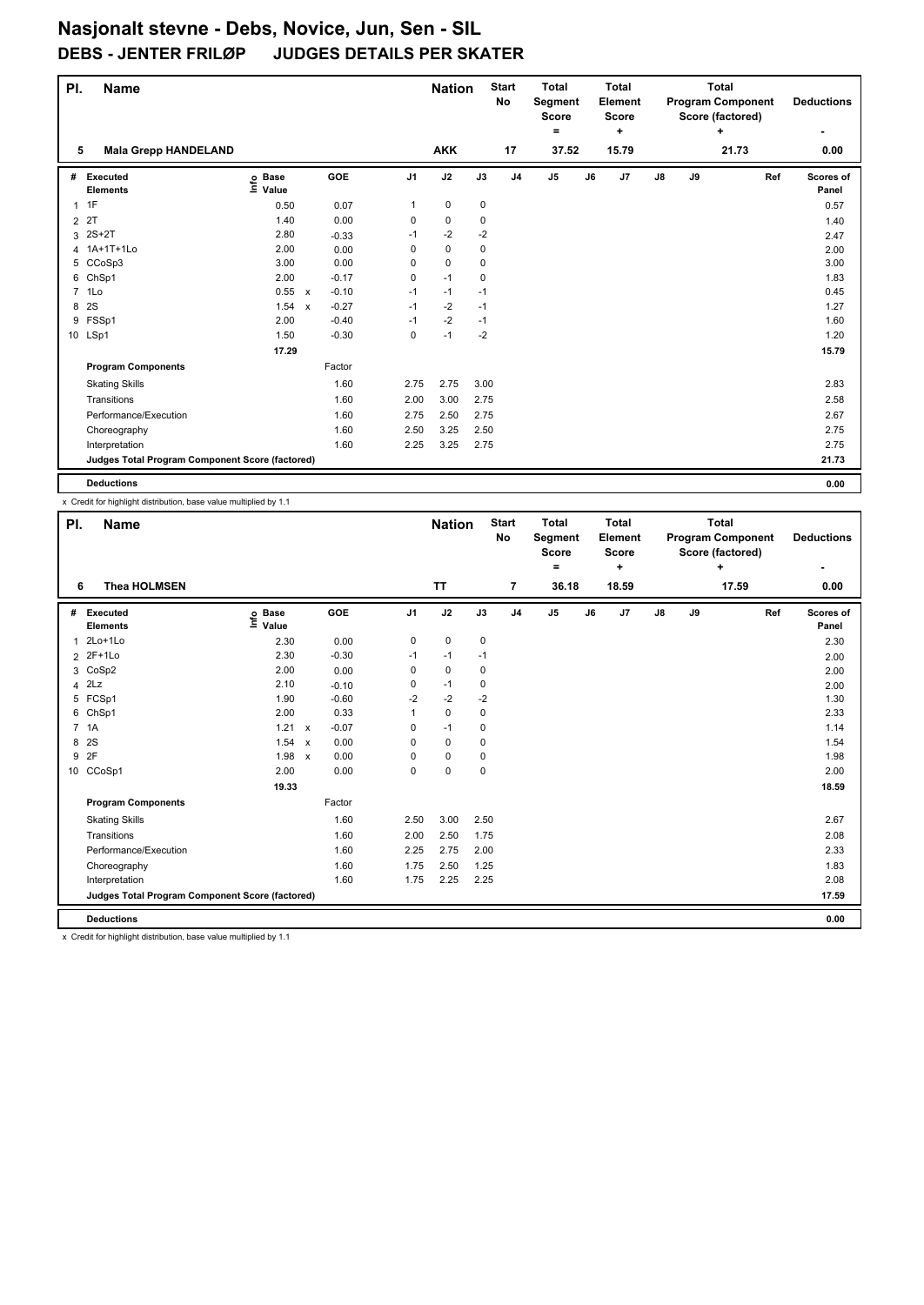| PI.            | <b>Name</b>                                     |    |                                  |                           |                   |                | <b>Nation</b> |              | <b>Start</b><br>No | <b>Total</b><br>Segment<br><b>Score</b> |    | <b>Total</b><br>Element<br><b>Score</b> |    |    | <b>Total</b><br><b>Program Component</b><br>Score (factored) | <b>Deductions</b>  |
|----------------|-------------------------------------------------|----|----------------------------------|---------------------------|-------------------|----------------|---------------|--------------|--------------------|-----------------------------------------|----|-----------------------------------------|----|----|--------------------------------------------------------------|--------------------|
|                |                                                 |    |                                  |                           |                   |                |               |              |                    | ۰                                       |    | ÷                                       |    |    | ÷                                                            | ۰                  |
| 7              | Oda BLØ BRUNE                                   |    |                                  |                           |                   |                | <b>BKK</b>    |              | 12                 | 35.73                                   |    | 17.13                                   |    |    | 19.60                                                        | 1.00               |
| #              | Executed<br><b>Elements</b>                     |    | <b>Base</b><br>e Base<br>⊆ Value |                           | <b>GOE</b>        | J <sub>1</sub> | J2            | J3           | J <sub>4</sub>     | J <sub>5</sub>                          | J6 | J7                                      | J8 | J9 | Ref                                                          | Scores of<br>Panel |
| 1              | ChSp1                                           |    | 2.00                             |                           | 1.33              | 2              | $\mathbf{1}$  | $\mathbf{1}$ |                    |                                         |    |                                         |    |    |                                                              | 3.33               |
| $\overline{2}$ | FSSp1                                           |    | 2.00                             |                           | $-0.10$           | $\mathbf 0$    | $-1$          | 0            |                    |                                         |    |                                         |    |    |                                                              | 1.90               |
| 3              | 2T                                              |    | 1.40                             |                           | $-0.20$           | $-1$           | -1            | $-1$         |                    |                                         |    |                                         |    |    |                                                              | 1.20               |
| 4              | 2S+1Lo<<                                        | << | 1.40                             |                           | $-0.40$           | $-2$           | $-2$          | $-2$         |                    |                                         |    |                                         |    |    |                                                              | 1.00               |
| 5              | 1A                                              |    | 1.21                             | $\mathsf{x}$              | 0.00              | 0              | $\mathbf 0$   | 0            |                    |                                         |    |                                         |    |    |                                                              | 1.21               |
| 6              | CSSp3                                           |    | 2.60                             |                           | 0.00              | 0              | $\mathbf 0$   | 0            |                    |                                         |    |                                         |    |    |                                                              | 2.60               |
| $\overline{7}$ | 2S                                              |    | 1.54 x                           |                           | $-0.60$           | $-3$           | $-3$          | $-3$         |                    |                                         |    |                                         |    |    |                                                              | 0.94               |
| 8              | 1A+1Lo+1T                                       |    | 2.20                             | $\boldsymbol{\mathsf{x}}$ | $-0.20$           | $-1$           | $-1$          | $-1$         |                    |                                         |    |                                         |    |    |                                                              | 2.00               |
| 9              | 1F                                              |    | 0.55                             | $\mathsf{x}$              | 0.00              | 0              | $\mathbf 0$   | 0            |                    |                                         |    |                                         |    |    |                                                              | 0.55               |
|                | 10 CCoSp2                                       |    | 2.50                             |                           | $-0.10$           | 0              | $-1$          | $\mathbf 0$  |                    |                                         |    |                                         |    |    |                                                              | 2.40               |
|                |                                                 |    | 17.40                            |                           |                   |                |               |              |                    |                                         |    |                                         |    |    |                                                              | 17.13              |
|                | <b>Program Components</b>                       |    |                                  |                           | Factor            |                |               |              |                    |                                         |    |                                         |    |    |                                                              |                    |
|                | <b>Skating Skills</b>                           |    |                                  |                           | 1.60              | 2.75           | 2.25          | 2.75         |                    |                                         |    |                                         |    |    |                                                              | 2.58               |
|                | Transitions                                     |    |                                  |                           | 1.60              | 2.50           | 2.50          | 2.50         |                    |                                         |    |                                         |    |    |                                                              | 2.50               |
|                | Performance/Execution                           |    |                                  |                           | 1.60              | 2.25           | 1.75          | 2.50         |                    |                                         |    |                                         |    |    |                                                              | 2.17               |
|                | Choreography                                    |    |                                  |                           | 1.60              | 3.00           | 2.50          | 2.50         |                    |                                         |    |                                         |    |    |                                                              | 2.67               |
|                | Interpretation                                  |    |                                  |                           | 1.60              | 2.75           | 1.75          | 2.50         |                    |                                         |    |                                         |    |    |                                                              | 2.33               |
|                | Judges Total Program Component Score (factored) |    |                                  |                           |                   |                |               |              |                    |                                         |    |                                         |    |    |                                                              | 19.60              |
|                | <b>Deductions</b>                               |    |                                  |                           | $-1.00$<br>Falls: |                |               |              |                    |                                         |    |                                         |    |    |                                                              | $-1.00$            |

<< Downgraded jump x Credit for highlight distribution, base value multiplied by 1.1

| PI.            | <b>Name</b>                                     |    |                            |              |            |                | <b>Nation</b> |      | <b>Start</b><br>No | <b>Total</b><br><b>Segment</b><br><b>Score</b><br>Ξ. |    | <b>Total</b><br><b>Element</b><br><b>Score</b><br>÷ |               |    | <b>Total</b><br><b>Program Component</b><br>Score (factored)<br>÷ |     | <b>Deductions</b>  |
|----------------|-------------------------------------------------|----|----------------------------|--------------|------------|----------------|---------------|------|--------------------|------------------------------------------------------|----|-----------------------------------------------------|---------------|----|-------------------------------------------------------------------|-----|--------------------|
| 8              | <b>Silje THRONÆS</b>                            |    |                            |              |            |                | <b>TSK</b>    |      | 13                 | 34.41                                                |    | 15.48                                               |               |    | 18.93                                                             |     | 0.00               |
| #              | Executed<br><b>Elements</b>                     |    | e Base<br>E Value<br>Value |              | <b>GOE</b> | J <sub>1</sub> | J2            | J3   | J <sub>4</sub>     | J <sub>5</sub>                                       | J6 | J7                                                  | $\mathsf{J}8$ | J9 |                                                                   | Ref | Scores of<br>Panel |
| $\mathbf{1}$   | 1A                                              |    | 1.10                       |              | 0.00       | 0              | $\pmb{0}$     | 0    |                    |                                                      |    |                                                     |               |    |                                                                   |     | 1.10               |
| $\overline{2}$ | 2Lo                                             |    | 1.80                       |              | 0.00       | 0              | 0             | 0    |                    |                                                      |    |                                                     |               |    |                                                                   |     | 1.80               |
| 3              | 2S+1Lo<<                                        | << | 1.40                       |              | $-0.40$    | $-2$           | $-2$          | $-2$ |                    |                                                      |    |                                                     |               |    |                                                                   |     | 1.00               |
|                | 4 CCoSp1                                        |    | 2.00                       |              | $-0.20$    | 0              | $-1$          | $-1$ |                    |                                                      |    |                                                     |               |    |                                                                   |     | 1.80               |
|                | 5 1F+1A+SEQ                                     |    | 1.41 x                     |              | 0.07       | $\Omega$       | $\mathbf{1}$  | 0    |                    |                                                      |    |                                                     |               |    |                                                                   |     | 1.48               |
| 6              | ChSp1                                           |    | 2.00                       |              | $-0.33$    | 0              | $-1$          | $-1$ |                    |                                                      |    |                                                     |               |    |                                                                   |     | 1.67               |
|                | 7 FSSp1                                         |    | 2.00                       |              | $-0.30$    | 0              | $-1$          | $-2$ |                    |                                                      |    |                                                     |               |    |                                                                   |     | 1.70               |
| 8              | $2Lo+1T$                                        |    | 2.42                       | $\mathsf{x}$ | $-0.10$    | $-1$           | 0             | 0    |                    |                                                      |    |                                                     |               |    |                                                                   |     | 2.32               |
| 9              | 2S                                              |    | 1.54                       | $\mathsf{x}$ | $-0.13$    | 0              | $-1$          | $-1$ |                    |                                                      |    |                                                     |               |    |                                                                   |     | 1.41               |
|                | 10 LSp1                                         |    | 1.50                       |              | $-0.30$    | 0              | $-1$          | $-2$ |                    |                                                      |    |                                                     |               |    |                                                                   |     | 1.20               |
|                |                                                 |    | 17.17                      |              |            |                |               |      |                    |                                                      |    |                                                     |               |    |                                                                   |     | 15.48              |
|                | <b>Program Components</b>                       |    |                            |              | Factor     |                |               |      |                    |                                                      |    |                                                     |               |    |                                                                   |     |                    |
|                | <b>Skating Skills</b>                           |    |                            |              | 1.60       | 2.50           | 2.50          | 2.50 |                    |                                                      |    |                                                     |               |    |                                                                   |     | 2.50               |
|                | Transitions                                     |    |                            |              | 1.60       | 2.25           | 2.00          | 2.75 |                    |                                                      |    |                                                     |               |    |                                                                   |     | 2.33               |
|                | Performance/Execution                           |    |                            |              | 1.60       | 2.50           | 1.75          | 2.50 |                    |                                                      |    |                                                     |               |    |                                                                   |     | 2.25               |
|                | Choreography                                    |    |                            |              | 1.60       | 2.50           | 2.25          | 2.75 |                    |                                                      |    |                                                     |               |    |                                                                   |     | 2.50               |
|                | Interpretation                                  |    |                            |              | 1.60       | 2.25           | 2.00          | 2.50 |                    |                                                      |    |                                                     |               |    |                                                                   |     | 2.25               |
|                | Judges Total Program Component Score (factored) |    |                            |              |            |                |               |      |                    |                                                      |    |                                                     |               |    |                                                                   |     | 18.93              |
|                | <b>Deductions</b>                               |    |                            |              |            |                |               |      |                    |                                                      |    |                                                     |               |    |                                                                   |     | 0.00               |

<< Downgraded jump x Credit for highlight distribution, base value multiplied by 1.1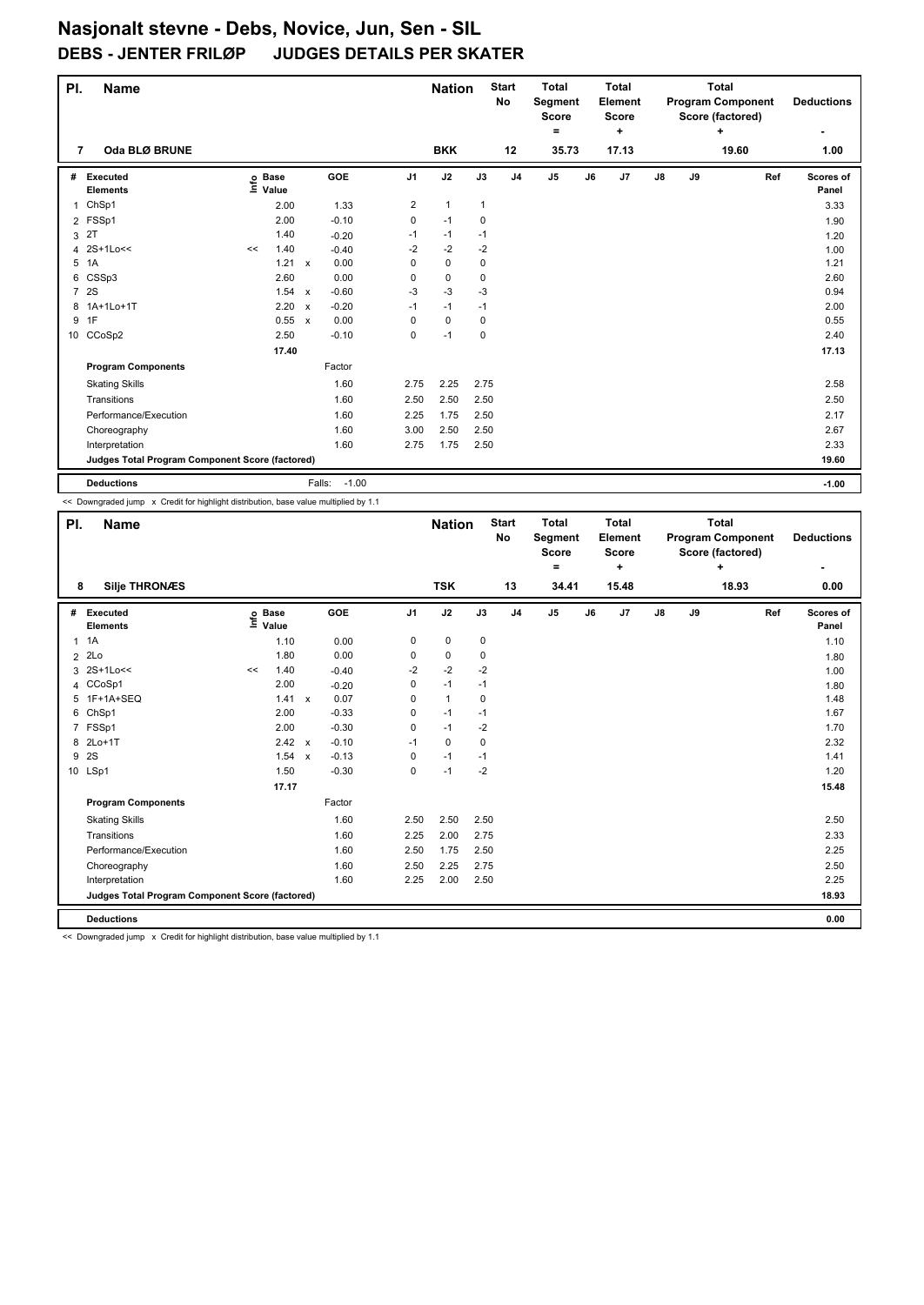| PI.            | <b>Name</b>                                     |    |                                  |              |            |                | <b>Nation</b>  |              | <b>Start</b><br>No | <b>Total</b><br>Segment<br>Score |    | <b>Total</b><br>Element<br><b>Score</b> |    |    | <b>Total</b><br><b>Program Component</b><br>Score (factored) | <b>Deductions</b>  |
|----------------|-------------------------------------------------|----|----------------------------------|--------------|------------|----------------|----------------|--------------|--------------------|----------------------------------|----|-----------------------------------------|----|----|--------------------------------------------------------------|--------------------|
|                |                                                 |    |                                  |              |            |                |                |              |                    | ۰                                |    | ÷                                       |    |    | ÷                                                            | ۰                  |
| 9              | <b>Sunniva HANSEN</b>                           |    |                                  |              |            |                | <b>OSK</b>     |              | 11                 | 34.17                            |    | 16.18                                   |    |    | 17.99                                                        | 0.00               |
| #              | Executed<br><b>Elements</b>                     |    | <b>Base</b><br>e Base<br>⊆ Value |              | <b>GOE</b> | J <sub>1</sub> | J2             | J3           | J <sub>4</sub>     | J <sub>5</sub>                   | J6 | J7                                      | J8 | J9 | Ref                                                          | Scores of<br>Panel |
| $\mathbf{1}$   | 1F                                              |    | 0.50                             |              | 0.20       | 0              | $\overline{c}$ | $\mathbf{1}$ |                    |                                  |    |                                         |    |    |                                                              | 0.70               |
|                | 2 2S+2Lo<<                                      | << | 1.90                             |              | $-0.53$    | $-2$           | $-3$           | $-3$         |                    |                                  |    |                                         |    |    |                                                              | 1.37               |
|                | 3 ChSp1                                         |    | 2.00                             |              | 0.67       | 1              | $\pmb{0}$      | 1            |                    |                                  |    |                                         |    |    |                                                              | 2.67               |
| 4              | $1A+1T$                                         |    | 1.50                             |              | 0.07       | 0              | $\mathbf{1}$   | 0            |                    |                                  |    |                                         |    |    |                                                              | 1.57               |
| 5              | FCSp1                                           |    | 1.90                             |              | $-0.40$    | $-1$           | $-2$           | $-1$         |                    |                                  |    |                                         |    |    |                                                              | 1.50               |
| 6              | 1Lz+1Lo+1Lo                                     | e  | 1.76                             | $\mathsf{x}$ | $-0.17$    | $-2$           | $-1$           | $-2$         |                    |                                  |    |                                         |    |    |                                                              | 1.59               |
| $\overline{7}$ | 1A                                              |    | 1.21 x                           |              | 0.20       | $\overline{2}$ | $\mathbf{1}$   | $\mathbf 0$  |                    |                                  |    |                                         |    |    |                                                              | 1.41               |
| 8              | CSSp1                                           |    | 1.90                             |              | $-0.10$    | 0              | $-1$           | 0            |                    |                                  |    |                                         |    |    |                                                              | 1.80               |
| 9              | 2S                                              |    | 1.54 x                           |              | $-0.07$    | $-1$           | 0              | 0            |                    |                                  |    |                                         |    |    |                                                              | 1.47               |
|                | 10 CCoSp2                                       |    | 2.50                             |              | $-0.40$    | $-2$           | $-2$           | $\mathbf 0$  |                    |                                  |    |                                         |    |    |                                                              | 2.10               |
|                |                                                 |    | 16.71                            |              |            |                |                |              |                    |                                  |    |                                         |    |    |                                                              | 16.18              |
|                | <b>Program Components</b>                       |    |                                  |              | Factor     |                |                |              |                    |                                  |    |                                         |    |    |                                                              |                    |
|                | <b>Skating Skills</b>                           |    |                                  |              | 1.60       | 2.50           | 2.25           | 2.75         |                    |                                  |    |                                         |    |    |                                                              | 2.50               |
|                | Transitions                                     |    |                                  |              | 1.60       | 2.00           | 1.50           | 2.50         |                    |                                  |    |                                         |    |    |                                                              | 2.00               |
|                | Performance/Execution                           |    |                                  |              | 1.60       | 2.50           | 2.50           | 2.75         |                    |                                  |    |                                         |    |    |                                                              | 2.58               |
|                | Choreography                                    |    |                                  |              | 1.60       | 2.25           | 1.75           | 2.25         |                    |                                  |    |                                         |    |    |                                                              | 2.08               |
|                | Interpretation                                  |    |                                  |              | 1.60       | 2.25           | 1.50           | 2.50         |                    |                                  |    |                                         |    |    |                                                              | 2.08               |
|                | Judges Total Program Component Score (factored) |    |                                  |              |            |                |                |              |                    |                                  |    |                                         |    |    |                                                              | 17.99              |
|                | <b>Deductions</b>                               |    |                                  |              |            |                |                |              |                    |                                  |    |                                         |    |    |                                                              | 0.00               |

<< Downgraded jump x Credit for highlight distribution, base value multiplied by 1.1 e Jump take off with wrong edge

| PI.            | <b>Name</b>                                     |         |                      |                           |                   |                | <b>Nation</b>  |                | <b>Start</b><br>No | <b>Total</b><br>Segment<br><b>Score</b><br>$\equiv$ |    | <b>Total</b><br>Element<br><b>Score</b><br>÷ |    |    | <b>Total</b><br><b>Program Component</b><br>Score (factored)<br>÷ |     | <b>Deductions</b>  |
|----------------|-------------------------------------------------|---------|----------------------|---------------------------|-------------------|----------------|----------------|----------------|--------------------|-----------------------------------------------------|----|----------------------------------------------|----|----|-------------------------------------------------------------------|-----|--------------------|
| 10             | Elisabeth VOSSGÅRD                              |         |                      |                           |                   |                | <b>BKK</b>     |                | 15                 | 30.59                                               |    | 16.19                                        |    |    | 16.40                                                             |     | 2.00               |
| #              | Executed<br><b>Elements</b>                     | Info    | <b>Base</b><br>Value |                           | GOE               | J <sub>1</sub> | J2             | J3             | J <sub>4</sub>     | J <sub>5</sub>                                      | J6 | J7                                           | J8 | J9 |                                                                   | Ref | Scores of<br>Panel |
| 1              | 1F                                              |         | 0.50                 |                           | 0.13              | 1              | $\mathbf{1}$   | $\mathbf 0$    |                    |                                                     |    |                                              |    |    |                                                                   |     | 0.63               |
| $\overline{2}$ | ChSp1                                           |         | 2.00                 |                           | 0.33              | 1              | 0              | 0              |                    |                                                     |    |                                              |    |    |                                                                   |     | 2.33               |
|                | 3 1A                                            |         | 1.10                 |                           | 0.00              | 0              | $\mathbf 0$    | 0              |                    |                                                     |    |                                              |    |    |                                                                   |     | 1.10               |
| 4              | 2Lo                                             |         | 1.80                 |                           | $-0.90$           | $-3$           | $-3$           | $-3$           |                    |                                                     |    |                                              |    |    |                                                                   |     | 0.90               |
| 5              | FSSp1                                           |         | 2.00                 |                           | $-0.20$           | $-1$           | $-1$           | 0              |                    |                                                     |    |                                              |    |    |                                                                   |     | 1.80               |
| 6              | 2Lo<                                            | $\prec$ | 1.43                 | $\mathbf{x}$              | $-0.90$           | $-3$           | $-3$           | $-3$           |                    |                                                     |    |                                              |    |    |                                                                   |     | 0.53               |
| 7              | 2S+1T+1Lo                                       |         | 2.53                 | $\boldsymbol{\mathsf{x}}$ | 0.00              | 0              | $\mathbf 0$    | $\mathbf 0$    |                    |                                                     |    |                                              |    |    |                                                                   |     | 2.53               |
| 8              | CSSp2                                           |         | 2.30                 |                           | 0.50              | $\mathbf 1$    | $\mathbf{1}$   | 1              |                    |                                                     |    |                                              |    |    |                                                                   |     | 2.80               |
| 9              | 2S                                              |         | 1.54                 | $\mathsf{x}$              | 0.00              | 0              | $\mathbf 0$    | 0              |                    |                                                     |    |                                              |    |    |                                                                   |     | 1.54               |
|                | 10 CoSp1                                        |         | 1.70                 |                           | 0.33              | 0              | $\overline{1}$ | $\overline{1}$ |                    |                                                     |    |                                              |    |    |                                                                   |     | 2.03               |
|                |                                                 |         | 16.90                |                           |                   |                |                |                |                    |                                                     |    |                                              |    |    |                                                                   |     | 16.19              |
|                | <b>Program Components</b>                       |         |                      |                           | Factor            |                |                |                |                    |                                                     |    |                                              |    |    |                                                                   |     |                    |
|                | <b>Skating Skills</b>                           |         |                      |                           | 1.60              | 2.00           | 1.75           | 2.75           |                    |                                                     |    |                                              |    |    |                                                                   |     | 2.17               |
|                | Transitions                                     |         |                      |                           | 1.60              | 1.75           | 2.25           | 2.25           |                    |                                                     |    |                                              |    |    |                                                                   |     | 2.08               |
|                | Performance/Execution                           |         |                      |                           | 1.60              | 2.25           | 1.50           | 2.25           |                    |                                                     |    |                                              |    |    |                                                                   |     | 2.00               |
|                | Choreography                                    |         |                      |                           | 1.60              | 2.00           | 1.50           | 2.50           |                    |                                                     |    |                                              |    |    |                                                                   |     | 2.00               |
|                | Interpretation                                  |         |                      |                           | 1.60              | 2.00           | 1.50           | 2.50           |                    |                                                     |    |                                              |    |    |                                                                   |     | 2.00               |
|                | Judges Total Program Component Score (factored) |         |                      |                           |                   |                |                |                |                    |                                                     |    |                                              |    |    |                                                                   |     | 16.40              |
|                | <b>Deductions</b>                               |         |                      |                           | $-2.00$<br>Falls: |                |                |                |                    |                                                     |    |                                              |    |    |                                                                   |     | $-2.00$            |

< Under-rotated jump x Credit for highlight distribution, base value multiplied by 1.1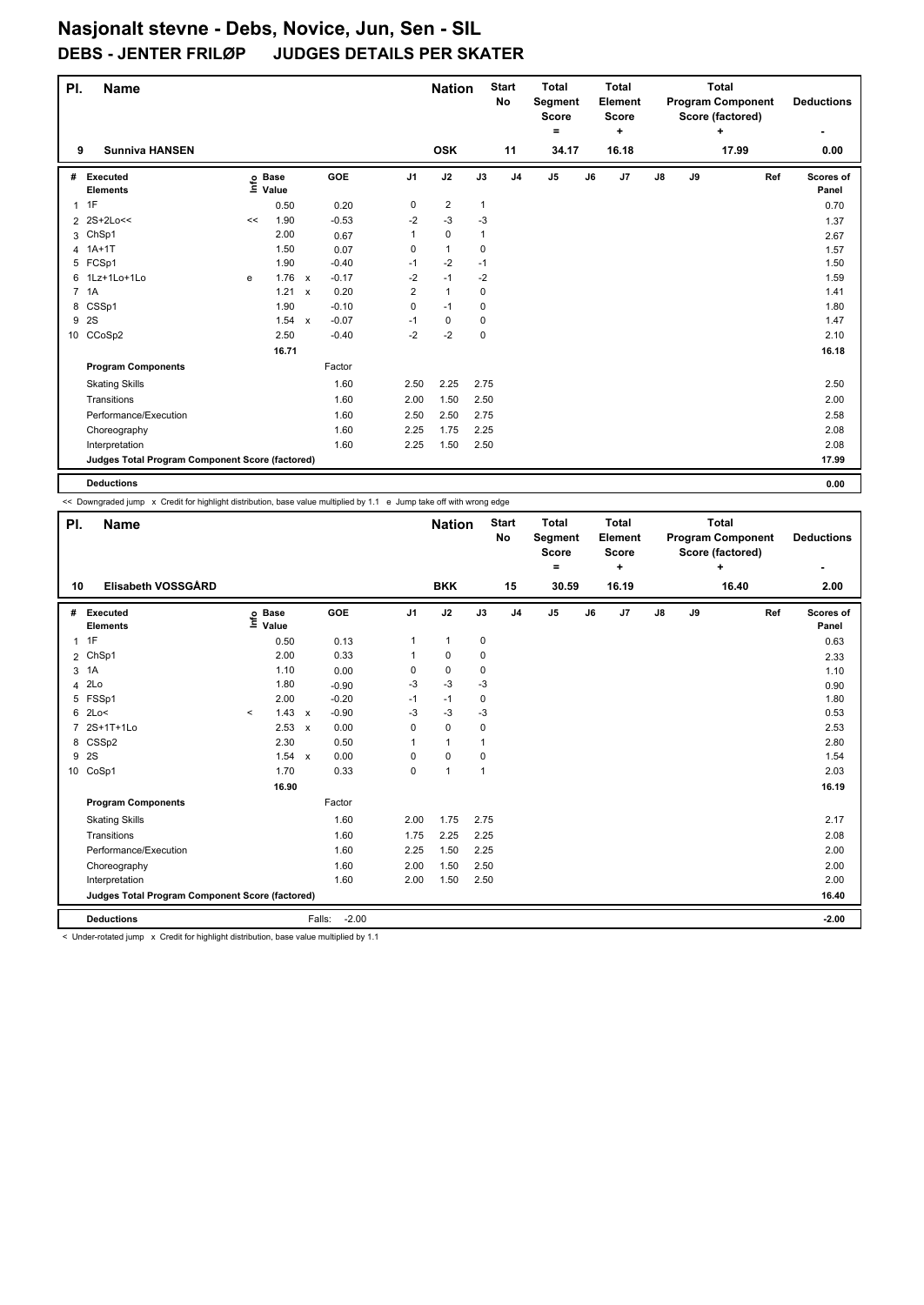| PI.          | <b>Name</b>                                     |         |                                  |              |         |                          | <b>Nation</b>            |              | <b>Start</b><br><b>No</b> | <b>Total</b><br>Segment<br><b>Score</b> |    | <b>Total</b><br>Element<br><b>Score</b> |               |    | <b>Total</b><br><b>Program Component</b><br>Score (factored) |     | <b>Deductions</b>  |
|--------------|-------------------------------------------------|---------|----------------------------------|--------------|---------|--------------------------|--------------------------|--------------|---------------------------|-----------------------------------------|----|-----------------------------------------|---------------|----|--------------------------------------------------------------|-----|--------------------|
|              |                                                 |         |                                  |              |         |                          |                          |              |                           | =                                       |    | $\ddot{}$                               |               |    | ÷                                                            |     | ۰                  |
| 11           | Josefine JØRNSEN                                |         |                                  |              |         |                          | <b>AKK</b>               |              | 8                         | 30.08                                   |    | 14.34                                   |               |    | 15.74                                                        |     | 0.00               |
| #            | Executed<br><b>Elements</b>                     |         | <b>Base</b><br>e Base<br>⊆ Value |              | GOE     | J <sub>1</sub>           | J2                       | J3           | J <sub>4</sub>            | J5                                      | J6 | J7                                      | $\mathsf{J}8$ | J9 |                                                              | Ref | Scores of<br>Panel |
| $\mathbf{1}$ | 2S                                              |         | 1.40                             |              | $-0.13$ | 0                        | $-1$                     | $-1$         |                           |                                         |    |                                         |               |    |                                                              |     | 1.27               |
|              | 2 2S+1T<<+1Lo                                   | <<      | 1.90                             |              | $-0.33$ | $-1$                     | $-2$                     | $-2$         |                           |                                         |    |                                         |               |    |                                                              |     | 1.57               |
| 3            | 1A                                              |         | 1.10                             |              | $-0.07$ | 0                        | $-1$                     | 0            |                           |                                         |    |                                         |               |    |                                                              |     | 1.03               |
| 4            | CoSp1                                           |         | 1.70                             |              | 0.23    | 1                        | $-1$                     | $\mathbf{1}$ |                           |                                         |    |                                         |               |    |                                                              |     | 1.93               |
| 5            | ChSp1                                           |         | 2.00                             |              | 0.17    | 1                        | $-1$                     | 0            |                           |                                         |    |                                         |               |    |                                                              |     | 2.17               |
| 6            | 2Lo                                             |         | 1.98                             | $\mathsf{x}$ | $-0.50$ | $\mathbf 0$              | $-3$                     | $-2$         |                           |                                         |    |                                         |               |    |                                                              |     | 1.48               |
|              | 7 FCSp1*                                        |         | 0.00                             |              | 0.00    | $\overline{\phantom{a}}$ | $\overline{\phantom{a}}$ |              |                           |                                         |    |                                         |               |    |                                                              |     | 0.00               |
| 8            | 1F                                              |         | 0.55 x                           |              | 0.07    | $\mathbf 0$              | $\mathbf{1}$             | 0            |                           |                                         |    |                                         |               |    |                                                              |     | 0.62               |
|              | $9$ 1A+1T<                                      | $\prec$ | 1.54                             | $\mathsf{x}$ | $-0.27$ | $-1$                     | -2                       | $-1$         |                           |                                         |    |                                         |               |    |                                                              |     | 1.27               |
|              | 10 CCoSp3                                       |         | 3.00                             |              | 0.00    | $\mathbf 0$              | $\mathbf 0$              | $\mathbf 0$  |                           |                                         |    |                                         |               |    |                                                              |     | 3.00               |
|              |                                                 |         | 15.17                            |              |         |                          |                          |              |                           |                                         |    |                                         |               |    |                                                              |     | 14.34              |
|              | <b>Program Components</b>                       |         |                                  |              | Factor  |                          |                          |              |                           |                                         |    |                                         |               |    |                                                              |     |                    |
|              | <b>Skating Skills</b>                           |         |                                  |              | 1.60    | 2.25                     | 1.75                     | 2.50         |                           |                                         |    |                                         |               |    |                                                              |     | 2.17               |
|              | Transitions                                     |         |                                  |              | 1.60    | 1.75                     | 1.75                     | 2.25         |                           |                                         |    |                                         |               |    |                                                              |     | 1.92               |
|              | Performance/Execution                           |         |                                  |              | 1.60    | 2.00                     | 1.50                     | 2.00         |                           |                                         |    |                                         |               |    |                                                              |     | 1.83               |
|              | Choreography                                    |         |                                  |              | 1.60    | 2.50                     | 2.25                     | 2.00         |                           |                                         |    |                                         |               |    |                                                              |     | 2.25               |
|              | Interpretation                                  |         |                                  |              | 1.60    | 1.75                     | 1.50                     | 1.75         |                           |                                         |    |                                         |               |    |                                                              |     | 1.67               |
|              | Judges Total Program Component Score (factored) |         |                                  |              |         |                          |                          |              |                           |                                         |    |                                         |               |    |                                                              |     | 15.74              |
|              | <b>Deductions</b>                               |         |                                  |              |         |                          |                          |              |                           |                                         |    |                                         |               |    |                                                              |     | 0.00               |

< Under-rotated jump << Downgraded jump \* Invalid element x Credit for highlight distribution, base value multiplied by 1.1

| PI.            | Name                                            |         |                           |                           |            |                | <b>Nation</b> |      | <b>Start</b><br>No | <b>Total</b><br>Segment<br>Score<br>۰ |    | <b>Total</b><br>Element<br><b>Score</b><br>٠ |    |    | <b>Total</b><br><b>Program Component</b><br>Score (factored)<br>÷ | <b>Deductions</b><br>۰ |
|----------------|-------------------------------------------------|---------|---------------------------|---------------------------|------------|----------------|---------------|------|--------------------|---------------------------------------|----|----------------------------------------------|----|----|-------------------------------------------------------------------|------------------------|
| 12             | <b>Julianne WINGE</b>                           |         |                           |                           |            |                | <b>TSK</b>    |      | 10                 | 29.67                                 |    | 13.27                                        |    |    | 16.40                                                             | 0.00                   |
| #              | Executed<br><b>Elements</b>                     |         | Base<br>e Base<br>E Value |                           | <b>GOE</b> | J <sub>1</sub> | J2            | J3   | J <sub>4</sub>     | J <sub>5</sub>                        | J6 | J7                                           | J8 | J9 | Ref                                                               | Scores of<br>Panel     |
| $\mathbf{1}$   | 1F                                              |         | 0.50                      |                           | 0.00       | 0              | 0             | 0    |                    |                                       |    |                                              |    |    |                                                                   | 0.50                   |
|                | $2 \t2T < +1T$                                  | $\prec$ | 1.40                      |                           | $-0.40$    | $-2$           | $-2$          | $-2$ |                    |                                       |    |                                              |    |    |                                                                   | 1.00                   |
|                | 3 FCSp1                                         |         | 1.90                      |                           | 0.00       | 0              | $\Omega$      | 0    |                    |                                       |    |                                              |    |    |                                                                   | 1.90                   |
|                | 4 1A+1Lo+1Lo<                                   | $\prec$ | 2.00                      |                           | $-0.20$    | $-1$           | $-1$          | $-1$ |                    |                                       |    |                                              |    |    |                                                                   | 1.80                   |
| 5              | 2S                                              |         | 1.40                      |                           | $-0.07$    | $-1$           | $\mathbf 0$   | 0    |                    |                                       |    |                                              |    |    |                                                                   | 1.33                   |
|                | 6 LSp1                                          |         | 1.50                      |                           | $-0.30$    | $-1$           | $-1$          | $-1$ |                    |                                       |    |                                              |    |    |                                                                   | 1.20                   |
| $\overline{7}$ | ChSp1                                           |         | 2.00                      |                           | $-0.33$    | $-1$           | $-1$          | 0    |                    |                                       |    |                                              |    |    |                                                                   | 1.67                   |
| 8              | $2S+1L0$                                        |         | 2.09                      | $\boldsymbol{\mathsf{x}}$ | $-0.07$    | $-1$           | 0             | 0    |                    |                                       |    |                                              |    |    |                                                                   | 2.02                   |
| 9              | 2Lo<<                                           | <<      | 0.55                      | $\boldsymbol{\mathsf{x}}$ | $-0.30$    | -3             | -3            | -3   |                    |                                       |    |                                              |    |    |                                                                   | 0.25                   |
| 10             | CCoSp1                                          |         | 2.00                      |                           | $-0.40$    | $-1$           | $-2$          | $-1$ |                    |                                       |    |                                              |    |    |                                                                   | 1.60                   |
|                |                                                 |         | 15.34                     |                           |            |                |               |      |                    |                                       |    |                                              |    |    |                                                                   | 13.27                  |
|                | <b>Program Components</b>                       |         |                           |                           | Factor     |                |               |      |                    |                                       |    |                                              |    |    |                                                                   |                        |
|                | <b>Skating Skills</b>                           |         |                           |                           | 1.60       | 2.25           | 2.25          | 2.25 |                    |                                       |    |                                              |    |    |                                                                   | 2.25                   |
|                | Transitions                                     |         |                           |                           | 1.60       | 1.75           | 2.25          | 2.00 |                    |                                       |    |                                              |    |    |                                                                   | 2.00                   |
|                | Performance/Execution                           |         |                           |                           | 1.60       | 2.00           | 1.75          | 1.75 |                    |                                       |    |                                              |    |    |                                                                   | 1.83                   |
|                | Choreography                                    |         |                           |                           | 1.60       | 2.00           | 2.50          | 2.00 |                    |                                       |    |                                              |    |    |                                                                   | 2.17                   |
|                | Interpretation                                  |         |                           |                           | 1.60       | 2.00           | 2.00          | 2.00 |                    |                                       |    |                                              |    |    |                                                                   | 2.00                   |
|                | Judges Total Program Component Score (factored) |         |                           |                           |            |                |               |      |                    |                                       |    |                                              |    |    |                                                                   | 16.40                  |
|                | <b>Deductions</b>                               |         |                           |                           |            |                |               |      |                    |                                       |    |                                              |    |    |                                                                   | 0.00                   |

< Under-rotated jump << Downgraded jump x Credit for highlight distribution, base value multiplied by 1.1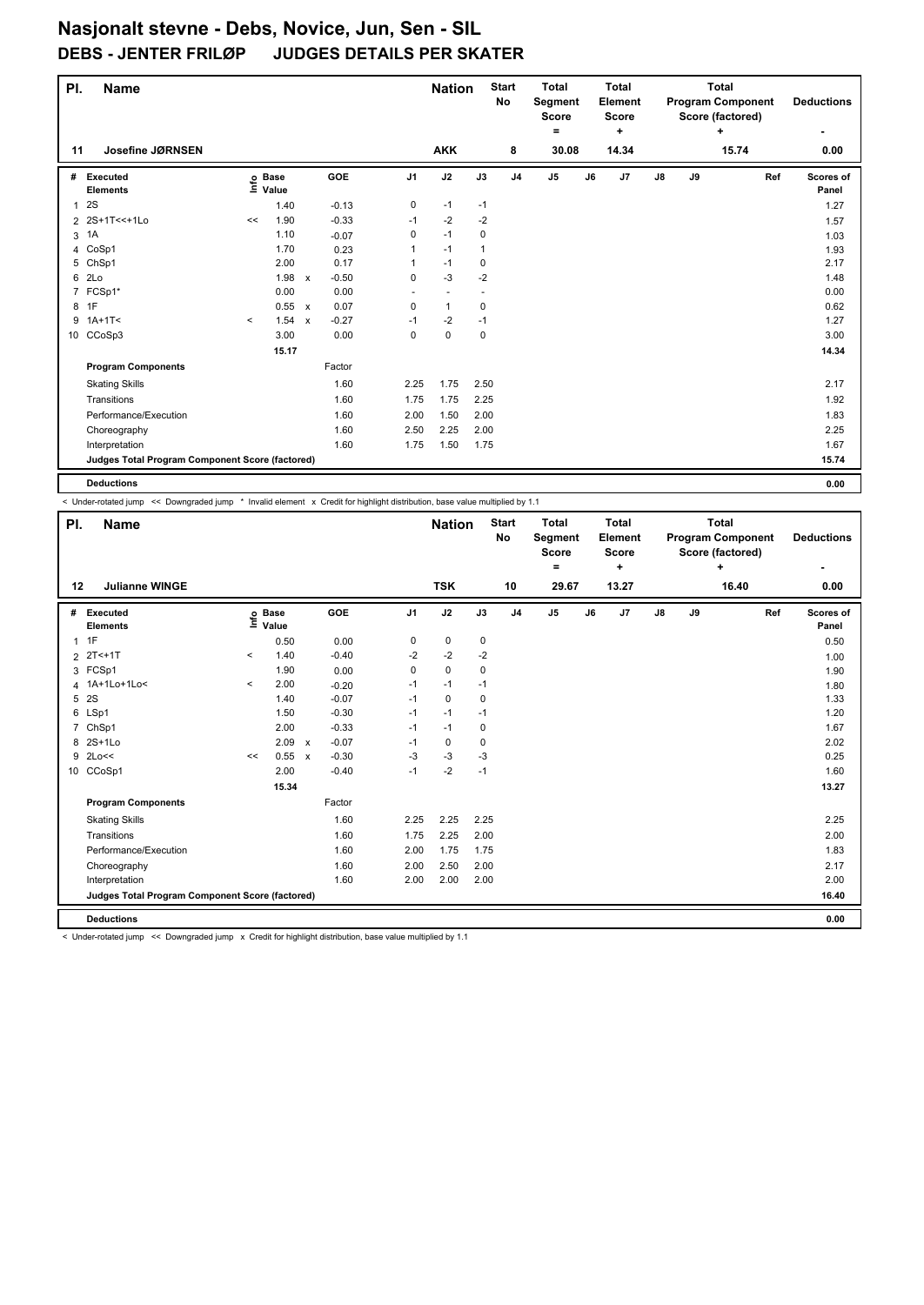| PI.            | <b>Name</b>                                     |                                  |              | <b>Nation</b> |                | <b>Start</b><br><b>No</b> | <b>Total</b><br>Segment<br><b>Score</b> |                | <b>Total</b><br>Element<br><b>Score</b> |    |           | <b>Total</b><br><b>Program Component</b><br>Score (factored) |    | <b>Deductions</b> |     |                    |
|----------------|-------------------------------------------------|----------------------------------|--------------|---------------|----------------|---------------------------|-----------------------------------------|----------------|-----------------------------------------|----|-----------|--------------------------------------------------------------|----|-------------------|-----|--------------------|
|                |                                                 |                                  |              |               |                |                           |                                         |                | =                                       |    | $\ddot{}$ |                                                              |    | ÷                 |     | ۰                  |
| 13             | <b>Sine BRYNESTAD STOKKE</b>                    |                                  |              |               |                | <b>AKK</b>                |                                         | 3              | 29.25                                   |    | 13.12     |                                                              |    | 16.13             |     | 0.00               |
| #              | Executed<br><b>Elements</b>                     | <b>Base</b><br>e Base<br>⊆ Value |              | GOE           | J <sub>1</sub> | J2                        | J3                                      | J <sub>4</sub> | J5                                      | J6 | J7        | $\mathsf{J}8$                                                | J9 |                   | Ref | Scores of<br>Panel |
| $\mathbf{1}$   | 2F<+1T                                          | $\hat{}$<br>1.70                 |              | $-0.50$       | $-2$           | $-1$                      | $-2$                                    |                |                                         |    |           |                                                              |    |                   |     | 1.20               |
|                | 2 1Lz+1Lo                                       | 1.10                             |              | 0.07          | $\mathbf 0$    | $\mathbf{1}$              | $\mathbf 0$                             |                |                                         |    |           |                                                              |    |                   |     | 1.17               |
|                | 3 FCSp                                          | 0.00                             |              | 0.00          | ٠              | $\overline{a}$            |                                         |                |                                         |    |           |                                                              |    |                   |     | 0.00               |
| 4              | 2T                                              | 1.40                             |              | $-0.20$       | $-1$           | $-1$                      | $-1$                                    |                |                                         |    |           |                                                              |    |                   |     | 1.20               |
| 5              | ChSp1                                           | 2.00                             |              | $-0.33$       | 0              | $-1$                      | $-1$                                    |                |                                         |    |           |                                                              |    |                   |     | 1.67               |
|                | 6 CCoSp1                                        | 2.00                             |              | $-0.20$       | 0              | $-1$                      | $-1$                                    |                |                                         |    |           |                                                              |    |                   |     | 1.80               |
| $\overline{7}$ | 2T+1T+1Lo                                       | 2.53 x                           |              | 0.00          | 0              | $\mathbf 0$               | $\mathbf 0$                             |                |                                         |    |           |                                                              |    |                   |     | 2.53               |
| 8              | 2S                                              | 1.54                             | $\mathsf{x}$ | 0.07          | 0              | $\mathbf{1}$              | $\mathbf 0$                             |                |                                         |    |           |                                                              |    |                   |     | 1.61               |
| 9              | 1A                                              | 1.21                             | $\mathsf{x}$ | $-0.27$       | $-1$           | -2                        | $-1$                                    |                |                                         |    |           |                                                              |    |                   |     | 0.94               |
|                | 10 LSp1                                         | 1.50                             |              | $-0.50$       | $-1$           | $-2$                      | $-2$                                    |                |                                         |    |           |                                                              |    |                   |     | 1.00               |
|                |                                                 | 14.98                            |              |               |                |                           |                                         |                |                                         |    |           |                                                              |    |                   |     | 13.12              |
|                | <b>Program Components</b>                       |                                  |              | Factor        |                |                           |                                         |                |                                         |    |           |                                                              |    |                   |     |                    |
|                | <b>Skating Skills</b>                           |                                  |              | 1.60          | 2.25           | 1.75                      | 2.00                                    |                |                                         |    |           |                                                              |    |                   |     | 2.00               |
|                | Transitions                                     |                                  |              | 1.60          | 1.75           | 1.75                      | 2.00                                    |                |                                         |    |           |                                                              |    |                   |     | 1.83               |
|                | Performance/Execution                           |                                  |              | 1.60          | 2.25           | 2.25                      | 2.25                                    |                |                                         |    |           |                                                              |    |                   |     | 2.25               |
|                | Choreography                                    |                                  |              | 1.60          | 2.00           | 2.25                      | 2.00                                    |                |                                         |    |           |                                                              |    |                   |     | 2.08               |
|                | Interpretation                                  |                                  |              | 1.60          | 2.00           | 2.00                      | 1.75                                    |                |                                         |    |           |                                                              |    |                   |     | 1.92               |
|                | Judges Total Program Component Score (factored) |                                  |              |               |                |                           |                                         |                |                                         |    |           |                                                              |    |                   |     | 16.13              |
|                | <b>Deductions</b>                               |                                  |              |               |                |                           |                                         |                |                                         |    |           |                                                              |    |                   |     | 0.00               |

 $\sim$  Under-rotated jump  $\times$  Credit for highlight distribution, base value multiplied by 1.1

| PI.            | <b>Name</b>                                     |                              |              | <b>Nation</b> |                | <b>Start</b><br><b>No</b> | <b>Total</b><br>Segment<br><b>Score</b> |                | <b>Total</b><br><b>Element</b><br><b>Score</b> |    |       | <b>Total</b><br><b>Program Component</b><br>Score (factored) |    | <b>Deductions</b> |     |                    |
|----------------|-------------------------------------------------|------------------------------|--------------|---------------|----------------|---------------------------|-----------------------------------------|----------------|------------------------------------------------|----|-------|--------------------------------------------------------------|----|-------------------|-----|--------------------|
|                |                                                 |                              |              |               |                |                           |                                         |                | ۰                                              |    | ÷     |                                                              |    | ÷                 |     | ٠                  |
| 14             | <b>Tonje OMLI-MOE</b>                           |                              |              |               |                | <b>BSK</b>                |                                         | 9              | 28.64                                          |    | 15.31 |                                                              |    | 15.33             |     | 2.00               |
| #              | Executed<br><b>Elements</b>                     | <b>Base</b><br>١mfo<br>Value |              | GOE           | J <sub>1</sub> | J2                        | J3                                      | J <sub>4</sub> | $\mathsf{J}5$                                  | J6 | J7    | $\mathsf{J}8$                                                | J9 |                   | Ref | Scores of<br>Panel |
| 1              | 2Lz                                             | 2.10                         |              | $-0.90$       | $-3$           | $-3$                      | $-3$                                    |                |                                                |    |       |                                                              |    |                   |     | 1.20               |
| $\overline{2}$ | CSp                                             | 0.00                         |              | 0.00          |                |                           |                                         |                |                                                |    |       |                                                              |    |                   |     | 0.00               |
| 3              | 2Lo                                             | 1.80                         |              | 0.00          | $\mathbf 0$    | $\mathbf 0$               | $\mathbf 0$                             |                |                                                |    |       |                                                              |    |                   |     | 1.80               |
| 4              | 2F                                              | 1.80                         |              | $-0.10$       | 0              | $-1$                      | 0                                       |                |                                                |    |       |                                                              |    |                   |     | 1.70               |
|                | 5 FCSp1                                         | 1.90                         |              | $-0.50$       | 0              | $-3$                      | $-2$                                    |                |                                                |    |       |                                                              |    |                   |     | 1.40               |
| 6              | 2T                                              | 1.40                         |              | $-0.20$       | $-1$           | $-1$                      | $-1$                                    |                |                                                |    |       |                                                              |    |                   |     | 1.20               |
|                | 7 LSp1                                          | $\star$<br>1.50              |              | 0.33          | 0              | $\mathbf{1}$              | 1                                       |                |                                                |    |       |                                                              |    |                   |     | 1.83               |
|                | 8 ChSp1                                         | 2.00                         |              | 0.67          |                | $\mathbf{1}$              | 0                                       |                |                                                |    |       |                                                              |    |                   |     | 2.67               |
|                | $9.2S+2T<$                                      | 2.64                         | $\mathbf{x}$ | $-0.47$       | -2             | $-3$                      | $-2$                                    |                |                                                |    |       |                                                              |    |                   |     | 2.17               |
| 10 1A          |                                                 | 1.21                         | $\mathsf{x}$ | 0.13          | 1              | $\pmb{0}$                 | $\mathbf{1}$                            |                |                                                |    |       |                                                              |    |                   |     | 1.34               |
|                |                                                 | 16.35                        |              |               |                |                           |                                         |                |                                                |    |       |                                                              |    |                   |     | 15.31              |
|                | <b>Program Components</b>                       |                              |              | Factor        |                |                           |                                         |                |                                                |    |       |                                                              |    |                   |     |                    |
|                | <b>Skating Skills</b>                           |                              |              | 1.60          | 2.25           | 2.50                      | 2.75                                    |                |                                                |    |       |                                                              |    |                   |     | 2.50               |
|                | Transitions                                     |                              |              | 1.60          | 1.50           | 1.25                      | 2.00                                    |                |                                                |    |       |                                                              |    |                   |     | 1.58               |
|                | Performance/Execution                           |                              |              | 1.60          | 1.75           | 1.75                      | 2.25                                    |                |                                                |    |       |                                                              |    |                   |     | 1.92               |
|                | Choreography                                    |                              |              | 1.60          | 2.00           | 1.50                      | 2.00                                    |                |                                                |    |       |                                                              |    |                   |     | 1.83               |
|                | Interpretation                                  |                              |              | 1.60          | 1.50           | 1.25                      | 2.50                                    |                |                                                |    |       |                                                              |    |                   |     | 1.75               |
|                | Judges Total Program Component Score (factored) |                              |              |               |                |                           |                                         |                |                                                |    |       |                                                              |    |                   |     | 15.33              |
|                | <b>Deductions</b><br>.                          |                              | Falls:       | $-2.00$       |                |                           |                                         |                |                                                |    |       |                                                              |    |                   |     | $-2.00$            |

 $<$  Under-rotated jump  $\times$  Credit for highlight distribution, base value multiplied by 1.1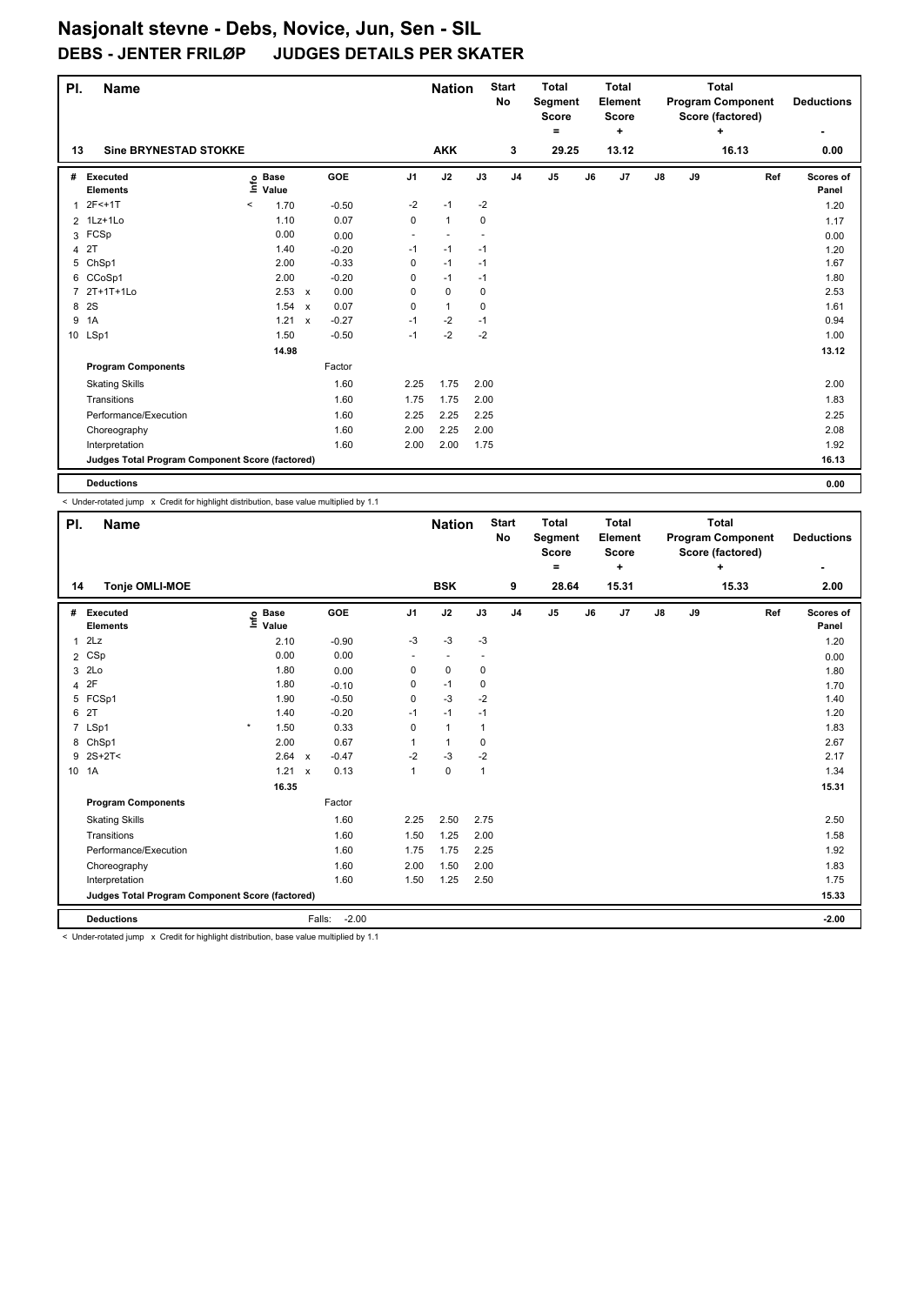| PI.            | <b>Name</b>                                     |         |                   |                                      | <b>Nation</b>  |             | <b>Start</b><br><b>No</b> | <b>Total</b><br>Segment<br><b>Score</b> |                | <b>Total</b><br><b>Element</b><br><b>Score</b> |       |               | <b>Total</b><br><b>Program Component</b><br>Score (factored) |       | <b>Deductions</b> |                    |
|----------------|-------------------------------------------------|---------|-------------------|--------------------------------------|----------------|-------------|---------------------------|-----------------------------------------|----------------|------------------------------------------------|-------|---------------|--------------------------------------------------------------|-------|-------------------|--------------------|
|                |                                                 |         |                   |                                      |                |             |                           |                                         | $=$            |                                                | ٠     |               |                                                              | ÷     |                   | ۰                  |
| 15             | <b>Ragnhild EGGAN</b>                           |         |                   |                                      |                | <b>TSK</b>  |                           | 14                                      | 28.44          |                                                | 12.18 |               |                                                              | 18.26 |                   | 2.00               |
| #              | <b>Executed</b><br><b>Elements</b>              |         | e Base<br>⊆ Value | <b>GOE</b>                           | J <sub>1</sub> | J2          | J3                        | J <sub>4</sub>                          | J <sub>5</sub> | J6                                             | J7    | $\mathsf{J}8$ | J9                                                           |       | Ref               | Scores of<br>Panel |
| 1              | 2S                                              |         | 1.40              | $-0.60$                              | -3             | -3          | -3                        |                                         |                |                                                |       |               |                                                              |       |                   | 0.80               |
| $\overline{2}$ | 2T<                                             | $\prec$ | 1.00              | $-0.60$                              | $-3$           | $-3$        | $-3$                      |                                         |                |                                                |       |               |                                                              |       |                   | 0.40               |
|                | 3 CCoSp1                                        |         | 2.00              | $-0.20$                              | 0              | $-1$        | $-1$                      |                                         |                |                                                |       |               |                                                              |       |                   | 1.80               |
| $\overline{4}$ | 1A                                              |         | 1.10              | 0.00                                 | 0              | 0           | 0                         |                                         |                |                                                |       |               |                                                              |       |                   | 1.10               |
| 5              | 2F<+1Lo<<                                       | <<      | 1.43              | $-0.90$<br>$\boldsymbol{\mathsf{x}}$ | -3             | $-3$        | $-3$                      |                                         |                |                                                |       |               |                                                              |       |                   | 0.53               |
|                | 6 LSp1                                          |         | 1.50              | $-0.10$                              | $\Omega$       | 0           | $-1$                      |                                         |                |                                                |       |               |                                                              |       |                   | 1.40               |
|                | 7 ChSp1                                         |         | 2.00              | 0.33                                 | 1              | $\mathbf 0$ | 0                         |                                         |                |                                                |       |               |                                                              |       |                   | 2.33               |
| 8              | 2Lz < + 1T                                      | e       | 2.09              | $-0.90$<br>$\mathsf{x}$              | $-3$           | $-3$        | $-3$                      |                                         |                |                                                |       |               |                                                              |       |                   | 1.19               |
| 9              | 2Lo<                                            | $\prec$ | $1.43 \times$     | $-0.60$                              | -2             | $-2$        | $-2$                      |                                         |                |                                                |       |               |                                                              |       |                   | 0.83               |
|                | 10 FSSp1                                        |         | 2.00              | $-0.20$                              | 0              | $-1$        | $-1$                      |                                         |                |                                                |       |               |                                                              |       |                   | 1.80               |
|                |                                                 |         | 15.95             |                                      |                |             |                           |                                         |                |                                                |       |               |                                                              |       |                   | 12.18              |
|                | <b>Program Components</b>                       |         |                   | Factor                               |                |             |                           |                                         |                |                                                |       |               |                                                              |       |                   |                    |
|                | <b>Skating Skills</b>                           |         |                   | 1.60                                 | 2.75           | 2.00        | 3.00                      |                                         |                |                                                |       |               |                                                              |       |                   | 2.58               |
|                | Transitions                                     |         |                   | 1.60                                 | 2.25           | 1.50        | 2.50                      |                                         |                |                                                |       |               |                                                              |       |                   | 2.08               |
|                | Performance/Execution                           |         |                   | 1.60                                 | 2.50           | 1.75        | 2.75                      |                                         |                |                                                |       |               |                                                              |       |                   | 2.33               |
|                | Choreography                                    |         |                   | 1.60                                 | 2.50           | 1.75        | 2.50                      |                                         |                |                                                |       |               |                                                              |       |                   | 2.25               |
|                | Interpretation                                  |         |                   | 1.60                                 | 2.25           | 1.75        | 2.50                      |                                         |                |                                                |       |               |                                                              |       |                   | 2.17               |
|                | Judges Total Program Component Score (factored) |         |                   |                                      |                |             |                           |                                         |                |                                                |       |               |                                                              |       |                   | 18.26              |
|                | <b>Deductions</b>                               |         |                   | $-2.00$<br>Falls:                    |                |             |                           |                                         |                |                                                |       |               |                                                              |       |                   | $-2.00$            |

< Under-rotated jump << Downgraded jump x Credit for highlight distribution, base value multiplied by 1.1 e Jump take off with wrong edge

| PI.            | <b>Name</b>                                     |         |                      |              |                   |                | <b>Nation</b> |              | <b>Start</b><br>No | <b>Total</b><br>Segment<br>Score<br>= |    | <b>Total</b><br>Element<br><b>Score</b><br>÷ |               |    | <b>Total</b><br><b>Program Component</b><br>Score (factored)<br>÷ |     | <b>Deductions</b><br>۰ |
|----------------|-------------------------------------------------|---------|----------------------|--------------|-------------------|----------------|---------------|--------------|--------------------|---------------------------------------|----|----------------------------------------------|---------------|----|-------------------------------------------------------------------|-----|------------------------|
| 16             | <b>Thea KARLSTAD</b>                            |         |                      |              |                   |                | <b>BKK</b>    |              | 18                 | 28.34                                 |    | 12.87                                        |               |    | 17.47                                                             |     | 2.00                   |
| #              | Executed<br><b>Elements</b>                     | ١m      | <b>Base</b><br>Value |              | <b>GOE</b>        | J <sub>1</sub> | J2            | J3           | J <sub>4</sub>     | J <sub>5</sub>                        | J6 | J <sub>7</sub>                               | $\mathsf{J}8$ | J9 |                                                                   | Ref | Scores of<br>Panel     |
| 1              | FSSp                                            |         | 0.00                 |              | 0.00              |                |               |              |                    |                                       |    |                                              |               |    |                                                                   |     | 0.00                   |
| $\overline{2}$ | S                                               |         | 0.00                 |              | 0.00              |                |               |              |                    |                                       |    |                                              |               |    |                                                                   |     | 0.00                   |
|                | $3 \ 2S+2T <$                                   | $\prec$ | 2.40                 |              | $-0.53$           | -3             | $-3$          | $-2$         |                    |                                       |    |                                              |               |    |                                                                   |     | 1.87                   |
|                | 4 2Lo<                                          | $\prec$ | 1.30                 |              | $-0.90$           | -3             | $-3$          | $-3$         |                    |                                       |    |                                              |               |    |                                                                   |     | 0.40                   |
| 5              | $1Lz+1Lo+1Lo$                                   |         | 1.60                 |              | 0.00              | $\Omega$       | $\Omega$      | 0            |                    |                                       |    |                                              |               |    |                                                                   |     | 1.60                   |
| 6              | 1A                                              |         | 1.21                 | $\mathsf{x}$ | $-0.07$           | 0              | $-1$          | 0            |                    |                                       |    |                                              |               |    |                                                                   |     | 1.14                   |
| $\overline{7}$ | CSSp3                                           |         | 2.60                 |              | 0.33              | 1              | $\mathbf 0$   | $\mathbf{1}$ |                    |                                       |    |                                              |               |    |                                                                   |     | 2.93                   |
| 8              | SISt <sub>2</sub>                               |         | 2.30                 |              | 0.00              | 0              | $\mathbf 0$   | $\mathbf 0$  |                    |                                       |    |                                              |               |    |                                                                   |     | 2.30                   |
| 9              | $2F<+2T<$                                       | $\prec$ | 2.53                 | $\mathsf{x}$ | $-0.70$           | $-2$           | $-2$          | $-3$         |                    |                                       |    |                                              |               |    |                                                                   |     | 1.83                   |
|                | 10 CoSp1                                        |         | 1.70                 |              | $-0.90$           | $-3$           | $-3$          | $-3$         |                    |                                       |    |                                              |               |    |                                                                   |     | 0.80                   |
|                |                                                 |         | 15.64                |              |                   |                |               |              |                    |                                       |    |                                              |               |    |                                                                   |     | 12.87                  |
|                | <b>Program Components</b>                       |         |                      |              | Factor            |                |               |              |                    |                                       |    |                                              |               |    |                                                                   |     |                        |
|                | <b>Skating Skills</b>                           |         |                      |              | 1.60              | 3.00           | 2.75          | 2.75         |                    |                                       |    |                                              |               |    |                                                                   |     | 2.83                   |
|                | Transitions                                     |         |                      |              | 1.60              | 2.25           | 1.75          | 2.25         |                    |                                       |    |                                              |               |    |                                                                   |     | 2.08                   |
|                | Performance/Execution                           |         |                      |              | 1.60              | 1.75           | 1.50          | 1.75         |                    |                                       |    |                                              |               |    |                                                                   |     | 1.67                   |
|                | Choreography                                    |         |                      |              | 1.60              | 2.50           | 2.25          | 2.50         |                    |                                       |    |                                              |               |    |                                                                   |     | 2.42                   |
|                | Interpretation                                  |         |                      |              | 1.60              | 1.75           | 2.00          | 2.00         |                    |                                       |    |                                              |               |    |                                                                   |     | 1.92                   |
|                | Judges Total Program Component Score (factored) |         |                      |              |                   |                |               |              |                    |                                       |    |                                              |               |    |                                                                   |     | 17.47                  |
|                | <b>Deductions</b>                               |         |                      |              | $-2.00$<br>Falls: |                |               |              |                    |                                       |    |                                              |               |    |                                                                   |     | $-2.00$                |

< Under-rotated jump x Credit for highlight distribution, base value multiplied by 1.1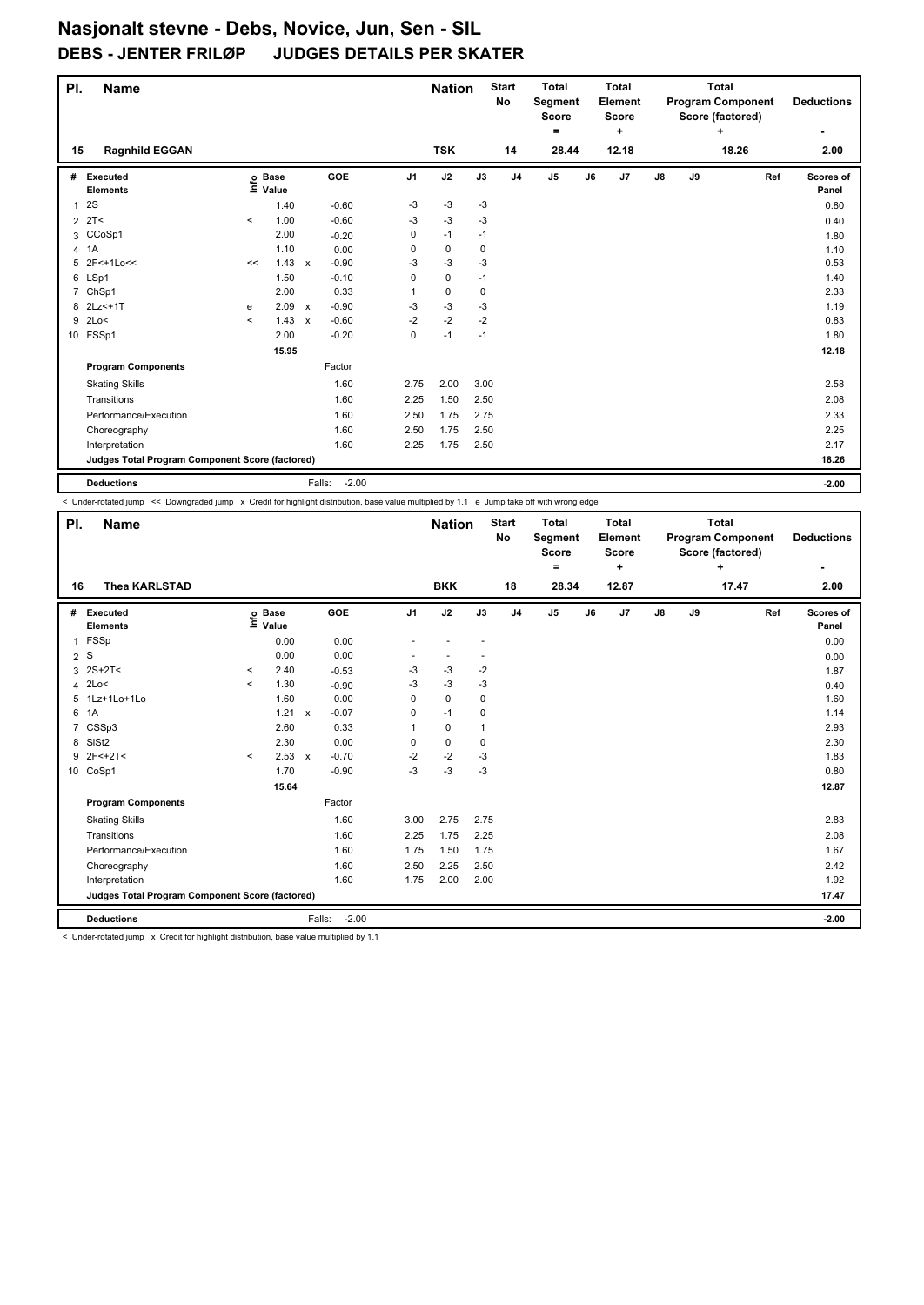| PI.            | <b>Name</b>                                     |         |                                  |                           |            |                | <b>Nation</b> |             | <b>Start</b><br>No | <b>Total</b><br>Segment<br>Score |    | <b>Total</b><br>Element<br><b>Score</b> |    | <b>Total</b><br><b>Program Component</b><br>Score (factored) | <b>Deductions</b> |     |                    |
|----------------|-------------------------------------------------|---------|----------------------------------|---------------------------|------------|----------------|---------------|-------------|--------------------|----------------------------------|----|-----------------------------------------|----|--------------------------------------------------------------|-------------------|-----|--------------------|
|                |                                                 |         |                                  |                           |            |                |               |             |                    | ۰                                |    | ÷                                       |    |                                                              | ÷                 |     | ۰                  |
| 17             | <b>Sigridur STEFANSDOTTIR</b>                   |         |                                  |                           |            |                | <b>BKK</b>    |             | 1                  | 26.67                            |    | 13.20                                   |    |                                                              | 13.47             |     | 0.00               |
| #              | Executed<br><b>Elements</b>                     |         | <b>Base</b><br>e Base<br>⊆ Value |                           | <b>GOE</b> | J <sub>1</sub> | J2            | J3          | J <sub>4</sub>     | J <sub>5</sub>                   | J6 | J7                                      | J8 | J9                                                           |                   | Ref | Scores of<br>Panel |
| 1              | $1F+1T$                                         |         | 0.90                             |                           | $-0.03$    | 0              | $-1$          | 0           |                    |                                  |    |                                         |    |                                                              |                   |     | 0.87               |
| $\overline{2}$ | ChSp1                                           |         | 2.00                             |                           | 0.00       | 0              | $\mathbf 0$   | $\mathbf 0$ |                    |                                  |    |                                         |    |                                                              |                   |     | 2.00               |
|                | 3 FSSp1                                         |         | 2.00                             |                           | $-0.40$    | $-1$           | $-2$          | $-1$        |                    |                                  |    |                                         |    |                                                              |                   |     | 1.60               |
| 4              | 1A                                              |         | 1.10                             |                           | $-0.20$    | $-1$           | $-1$          | $-1$        |                    |                                  |    |                                         |    |                                                              |                   |     | 0.90               |
| 5              | $2S<+1T$                                        | $\,<\,$ | 1.54 x                           |                           | $-0.40$    | $-2$           | $-2$          | $-2$        |                    |                                  |    |                                         |    |                                                              |                   |     | 1.14               |
| 6              | 2Lo<<                                           | <<      | 0.55                             | $\boldsymbol{\mathsf{x}}$ | $-0.30$    | $-3$           | $-3$          | $-3$        |                    |                                  |    |                                         |    |                                                              |                   |     | 0.25               |
| $\overline{7}$ | CSSp2                                           |         | 2.30                             |                           | 0.33       | 1              | $\mathbf 0$   | 1           |                    |                                  |    |                                         |    |                                                              |                   |     | 2.63               |
| 8              | 1A+1Lo<+1Lo<                                    | $\prec$ | 2.09                             | $\mathsf{x}$              | $-0.33$    | $-2$           | $-2$          | $-1$        |                    |                                  |    |                                         |    |                                                              |                   |     | 1.76               |
| 9              | 1F                                              |         | 0.55                             | $\mathsf{x}$              | 0.00       | 0              | $\pmb{0}$     | 0           |                    |                                  |    |                                         |    |                                                              |                   |     | 0.55               |
|                | 10 CCoSp1                                       |         | 2.00                             |                           | $-0.50$    | $-2$           | $-2$          | $-1$        |                    |                                  |    |                                         |    |                                                              |                   |     | 1.50               |
|                |                                                 |         | 15.03                            |                           |            |                |               |             |                    |                                  |    |                                         |    |                                                              |                   |     | 13.20              |
|                | <b>Program Components</b>                       |         |                                  |                           | Factor     |                |               |             |                    |                                  |    |                                         |    |                                                              |                   |     |                    |
|                | <b>Skating Skills</b>                           |         |                                  |                           | 1.60       | 1.75           | 1.25          | 1.50        |                    |                                  |    |                                         |    |                                                              |                   |     | 1.50               |
|                | Transitions                                     |         |                                  |                           | 1.60       | 1.25           | 1.50          | 1.75        |                    |                                  |    |                                         |    |                                                              |                   |     | 1.50               |
|                | Performance/Execution                           |         |                                  |                           | 1.60       | 2.00           | 1.75          | 2.25        |                    |                                  |    |                                         |    |                                                              |                   |     | 2.00               |
|                | Choreography                                    |         |                                  |                           | 1.60       | 1.50           | 1.50          | 2.00        |                    |                                  |    |                                         |    |                                                              |                   |     | 1.67               |
|                | Interpretation                                  |         |                                  |                           | 1.60       | 1.75           | 1.75          | 1.75        |                    |                                  |    |                                         |    |                                                              |                   |     | 1.75               |
|                | Judges Total Program Component Score (factored) |         |                                  |                           |            |                |               |             |                    |                                  |    |                                         |    |                                                              |                   |     | 13.47              |
|                | <b>Deductions</b>                               |         |                                  |                           |            |                |               |             |                    |                                  |    |                                         |    |                                                              |                   |     | 0.00               |

< Under-rotated jump << Downgraded jump x Credit for highlight distribution, base value multiplied by 1.1

| PI.          | <b>Name</b>                                     |      |                      |              |         |                | <b>Nation</b> |             | <b>Start</b><br><b>No</b> | <b>Total</b><br>Segment<br><b>Score</b><br>۰ |    | <b>Total</b><br>Element<br><b>Score</b><br>٠ |               |    | Total<br><b>Program Component</b><br>Score (factored)<br>٠ |     | <b>Deductions</b><br>۰ |
|--------------|-------------------------------------------------|------|----------------------|--------------|---------|----------------|---------------|-------------|---------------------------|----------------------------------------------|----|----------------------------------------------|---------------|----|------------------------------------------------------------|-----|------------------------|
| 18           | <b>Camilla Schjøtt HANNEVIG</b>                 |      |                      |              |         |                | <b>BKK</b>    |             | 6                         | 25.43                                        |    | 13.69                                        |               |    | 11.74                                                      |     | 0.00                   |
| #            | Executed<br><b>Elements</b>                     | ١mfo | <b>Base</b><br>Value |              | GOE     | J <sub>1</sub> | J2            | J3          | J <sub>4</sub>            | $\mathsf{J}5$                                | J6 | J7                                           | $\mathsf{J}8$ | J9 |                                                            | Ref | Scores of<br>Panel     |
| $\mathbf{1}$ | 1A                                              |      | 1.10                 |              | 0.07    | 0              | $\mathbf{1}$  | $\mathbf 0$ |                           |                                              |    |                                              |               |    |                                                            |     | 1.17                   |
|              | 2 1Lo+2Lo<<                                     | <<   | 1.00                 |              | $-0.30$ | $-3$           | $-3$          | $-3$        |                           |                                              |    |                                              |               |    |                                                            |     | 0.70                   |
|              | 3 CSSp1                                         |      | 1.90                 |              | 0.17    | 1              | $\mathbf 0$   | 0           |                           |                                              |    |                                              |               |    |                                                            |     | 2.07                   |
| 4            | 2T                                              |      | 1.40                 |              | $-0.07$ | 0              | $-1$          | 0           |                           |                                              |    |                                              |               |    |                                                            |     | 1.33                   |
| 5            | FCSp1                                           |      | 1.90                 |              | $-0.40$ | 0              | $-2$          | $-2$        |                           |                                              |    |                                              |               |    |                                                            |     | 1.50                   |
| 6            | 2S                                              |      | 1.54                 | $\mathsf{x}$ | $-0.20$ | $-1$           | $-1$          | $-1$        |                           |                                              |    |                                              |               |    |                                                            |     | 1.34                   |
| 7            | 2S+1Lo+1T                                       |      | 2.53                 | $\mathsf{x}$ | $-0.13$ | $-1$           | $-1$          | 0           |                           |                                              |    |                                              |               |    |                                                            |     | 2.40                   |
|              | 8 ChSp1                                         |      | 2.00                 |              | 0.00    | 0              | $\mathbf 0$   | 0           |                           |                                              |    |                                              |               |    |                                                            |     | 2.00                   |
|              | 9 1Lz+1Lo                                       |      | 1.21                 | $\mathsf{x}$ | $-0.03$ | 0              | $-1$          | $\mathbf 0$ |                           |                                              |    |                                              |               |    |                                                            |     | 1.18                   |
|              | 10 CSp1*                                        |      | 0.00                 |              | 0.00    |                |               |             |                           |                                              |    |                                              |               |    |                                                            |     | 0.00                   |
|              |                                                 |      | 14.58                |              |         |                |               |             |                           |                                              |    |                                              |               |    |                                                            |     | 13.69                  |
|              | <b>Program Components</b>                       |      |                      |              | Factor  |                |               |             |                           |                                              |    |                                              |               |    |                                                            |     |                        |
|              | <b>Skating Skills</b>                           |      |                      |              | 1.60    | 2.00           | 2.00          | 2.00        |                           |                                              |    |                                              |               |    |                                                            |     | 2.00                   |
|              | Transitions                                     |      |                      |              | 1.60    | 1.25           | 1.25          | 1.25        |                           |                                              |    |                                              |               |    |                                                            |     | 1.25                   |
|              | Performance/Execution                           |      |                      |              | 1.60    | 1.75           | 1.25          | 1.50        |                           |                                              |    |                                              |               |    |                                                            |     | 1.50                   |
|              | Choreography                                    |      |                      |              | 1.60    | 1.25           | 1.25          | 1.75        |                           |                                              |    |                                              |               |    |                                                            |     | 1.42                   |
|              | Interpretation                                  |      |                      |              | 1.60    | 1.25           | 0.75          | 1.50        |                           |                                              |    |                                              |               |    |                                                            |     | 1.17                   |
|              | Judges Total Program Component Score (factored) |      |                      |              |         |                |               |             |                           |                                              |    |                                              |               |    |                                                            |     | 11.74                  |
|              | <b>Deductions</b>                               |      |                      |              |         |                |               |             |                           |                                              |    |                                              |               |    |                                                            |     | 0.00                   |

<< Downgraded jump \* Invalid element x Credit for highlight distribution, base value multiplied by 1.1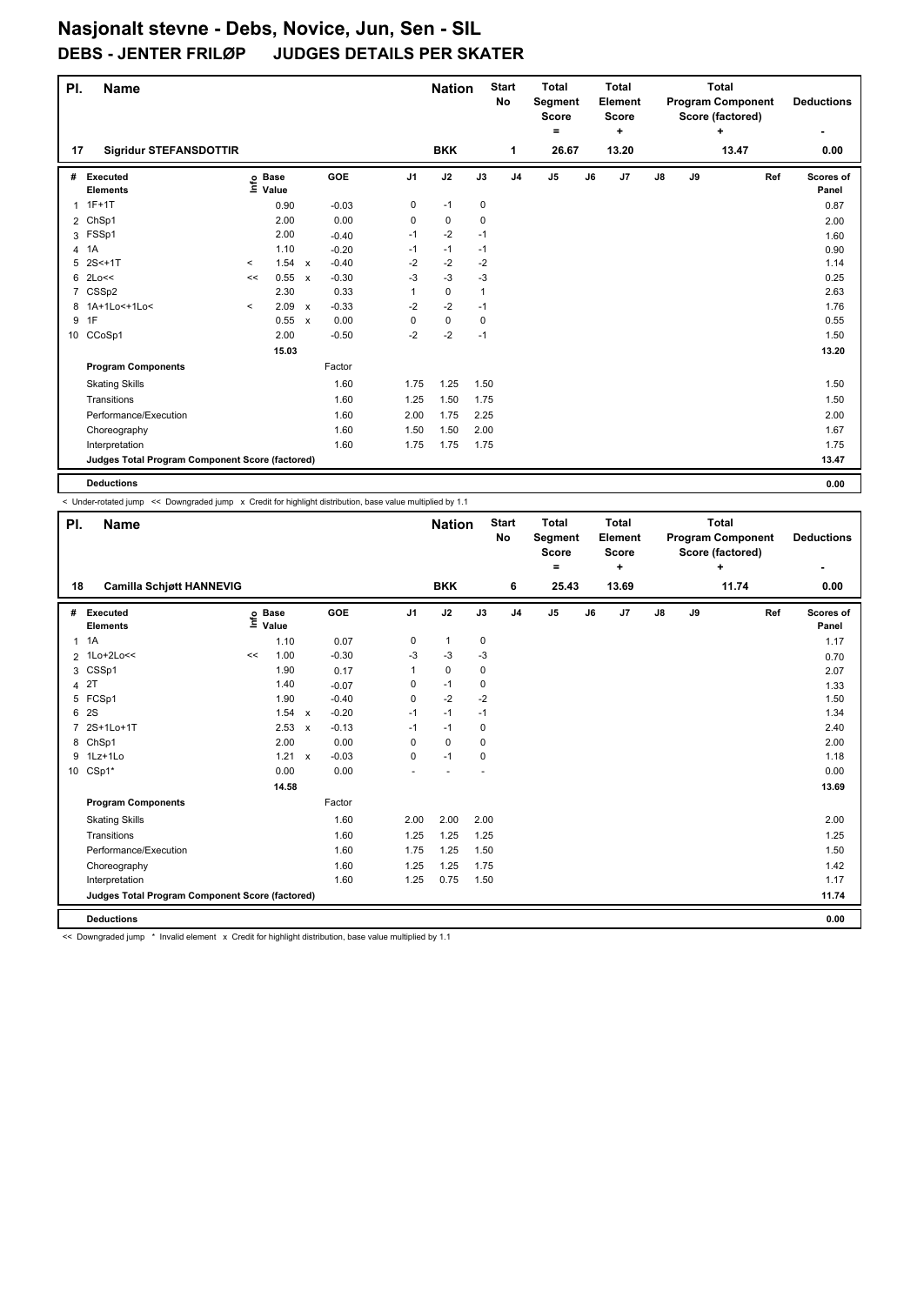| PI.            | <b>Name</b>                                     |         |                                  | <b>Nation</b> |         | <b>Start</b><br><b>No</b> | <b>Total</b><br>Segment<br><b>Score</b> |              | <b>Total</b><br>Element<br><b>Score</b> |                   |    | <b>Total</b><br><b>Program Component</b><br>Score (factored) |               | <b>Deductions</b> |       |     |                    |
|----------------|-------------------------------------------------|---------|----------------------------------|---------------|---------|---------------------------|-----------------------------------------|--------------|-----------------------------------------|-------------------|----|--------------------------------------------------------------|---------------|-------------------|-------|-----|--------------------|
|                |                                                 |         |                                  |               |         |                           |                                         |              |                                         | ۰                 |    | $\ddot{}$                                                    |               |                   | ÷     |     | ۰                  |
| 19             | <b>Benedicte ABELLO</b>                         |         |                                  |               |         |                           | <b>LKK</b>                              |              | 4                                       | 24.64             |    | 13.44                                                        |               |                   | 13.20 |     | 2.00               |
| #              | Executed<br><b>Elements</b>                     |         | <b>Base</b><br>e Base<br>⊆ Value |               | GOE     | J <sub>1</sub>            | J2                                      | J3           | J <sub>4</sub>                          | J5                | J6 | J7                                                           | $\mathsf{J}8$ | J9                |       | Ref | Scores of<br>Panel |
| $\mathbf{1}$   | 1A                                              |         | 1.10                             |               | $-0.07$ | 0                         | $-1$                                    | 0            |                                         |                   |    |                                                              |               |                   |       |     | 1.03               |
|                | 2 2S+1Lo<                                       | $\prec$ | 1.80                             |               | $-0.20$ | $\mathbf 0$               | $-2$                                    | $-1$         |                                         |                   |    |                                                              |               |                   |       |     | 1.60               |
|                | 3 CSSp1                                         |         | 1.90                             |               | 0.33    |                           | $\pmb{0}$                               | $\mathbf{1}$ |                                         |                   |    |                                                              |               |                   |       |     | 2.23               |
| $\overline{4}$ | 1Lz                                             | е       | 0.60                             |               | $-0.17$ | $-2$                      | $-1$                                    | $-2$         |                                         |                   |    |                                                              |               |                   |       |     | 0.43               |
| 5              | 2T                                              |         | 1.40                             |               | $-0.60$ | $-3$                      | $-3$                                    | $-3$         |                                         |                   |    |                                                              |               |                   |       |     | 0.80               |
| 6              | FCSp1                                           |         | 1.90                             |               | $-0.40$ | $-2$                      | $-1$                                    | $-1$         |                                         |                   |    |                                                              |               |                   |       |     | 1.50               |
| $\overline{7}$ | CiSt1                                           |         | 1.80                             |               | $-0.10$ | 0                         | $-1$                                    | 0            |                                         |                   |    |                                                              |               |                   |       |     | 1.70               |
| 8              | 2S                                              |         | 1.54                             | $\mathsf{x}$  | $-0.40$ | $-2$                      | $-2$                                    | $-2$         |                                         |                   |    |                                                              |               |                   |       |     | 1.14               |
| 9              | CoSp2                                           |         | 2.00                             |               | $-0.20$ | $-1$                      | $-1$                                    | 0            |                                         |                   |    |                                                              |               |                   |       |     | 1.80               |
|                | 10 1A                                           |         | 1.21                             | $\mathsf{x}$  | 0.00    | 0                         | $\mathbf 0$                             | $\mathbf 0$  |                                         |                   |    |                                                              |               |                   |       |     | 1.21               |
|                |                                                 |         | 15.25                            |               |         |                           |                                         |              |                                         |                   |    |                                                              |               |                   |       |     | 13.44              |
|                | <b>Program Components</b>                       |         |                                  |               | Factor  |                           |                                         |              |                                         |                   |    |                                                              |               |                   |       |     |                    |
|                | <b>Skating Skills</b>                           |         |                                  |               | 1.60    | 2.00                      | 1.75                                    | 1.75         |                                         |                   |    |                                                              |               |                   |       |     | 1.83               |
|                | Transitions                                     |         |                                  |               | 1.60    | 1.50                      | 1.50                                    | 2.25         |                                         |                   |    |                                                              |               |                   |       |     | 1.75               |
|                | Performance/Execution                           |         |                                  |               | 1.60    | 1.75                      | 1.25                                    | 1.75         |                                         |                   |    |                                                              |               |                   |       |     | 1.58               |
|                | Choreography                                    |         |                                  |               | 1.60    | 1.25                      | 1.75                                    | 2.00         |                                         |                   |    |                                                              |               |                   |       |     | 1.67               |
|                | Interpretation                                  |         |                                  |               | 1.60    | 1.50                      | 1.00                                    | 1.75         |                                         |                   |    |                                                              |               |                   |       |     | 1.42               |
|                | Judges Total Program Component Score (factored) |         |                                  |               |         |                           |                                         |              |                                         |                   |    |                                                              |               |                   |       |     | 13.20              |
|                | <b>Deductions</b>                               |         | Time violation:                  |               | $-1.00$ |                           |                                         |              |                                         | $-1.00$<br>Falls: |    |                                                              |               |                   |       |     | $-2.00$            |

< Under-rotated jump x Credit for highlight distribution, base value multiplied by 1.1 e Jump take off with wrong edge

| PI.            | <b>Name</b>                                     |         |                      |              |                   |                          | <b>Nation</b>  |                          | <b>Start</b><br>No | <b>Total</b><br>Segment<br><b>Score</b><br>۰ |    | Total<br>Element<br><b>Score</b><br>÷ |               |    | Total<br><b>Program Component</b><br>Score (factored)<br>÷ | <b>Deductions</b><br>٠ |
|----------------|-------------------------------------------------|---------|----------------------|--------------|-------------------|--------------------------|----------------|--------------------------|--------------------|----------------------------------------------|----|---------------------------------------|---------------|----|------------------------------------------------------------|------------------------|
| 20             | Fredrikke Sogn HOLLÆNDER                        |         |                      |              |                   |                          | <b>OSK</b>     |                          | 16                 | 23.45                                        |    | 9.46                                  |               |    | 15.99                                                      | 2.00                   |
| #              | Executed<br><b>Elements</b>                     | lnfo    | <b>Base</b><br>Value |              | <b>GOE</b>        | J <sub>1</sub>           | J2             | J3                       | J <sub>4</sub>     | J <sub>5</sub>                               | J6 | J7                                    | $\mathsf{J}8$ | J9 | Ref                                                        | Scores of<br>Panel     |
| 1              | $1Lz + 2T <$                                    | e       | 1.60                 |              | $-0.60$           | $-3$                     | -3             | $-3$                     |                    |                                              |    |                                       |               |    |                                                            | 1.00                   |
| $\overline{2}$ | 2Lo<                                            | $\prec$ | 1.30                 |              | $-0.90$           | -3                       | $-3$           | $-3$                     |                    |                                              |    |                                       |               |    |                                                            | 0.40                   |
| 3              | 1A                                              |         | 1.10                 |              | $-0.20$           | $-2$                     | $-1$           | 0                        |                    |                                              |    |                                       |               |    |                                                            | 0.90                   |
| 4              | ChSp                                            |         | 0.00                 |              | 0.00              | $\overline{\phantom{a}}$ | $\blacksquare$ | $\overline{\phantom{a}}$ |                    |                                              |    |                                       |               |    |                                                            | 0.00                   |
| 5              | FCSp1                                           |         | 1.90                 |              | $-0.40$           | 0                        | $-2$           | $-2$                     |                    |                                              |    |                                       |               |    |                                                            | 1.50                   |
| 6              | $2S+1T$                                         |         | 1.98                 | $\mathsf{x}$ | $-0.07$           | $-1$                     | $\mathbf 0$    | 0                        |                    |                                              |    |                                       |               |    |                                                            | 1.91                   |
| $\overline{7}$ | CoSp1                                           |         | 1.70                 |              | 0.00              | 0                        | $\mathbf 0$    | $\mathbf 0$              |                    |                                              |    |                                       |               |    |                                                            | 1.70                   |
|                | 8 1F                                            |         | 0.55                 | $\mathsf{x}$ | 0.00              | 0                        | $\mathbf 0$    | 0                        |                    |                                              |    |                                       |               |    |                                                            | 0.55                   |
|                | 9 CCoSp1                                        |         | 2.00                 |              | $-0.50$           | $-1$                     | $-2$           | $-2$                     |                    |                                              |    |                                       |               |    |                                                            | 1.50                   |
|                |                                                 |         | 12.13                |              |                   |                          |                |                          |                    |                                              |    |                                       |               |    |                                                            | 9.46                   |
|                | <b>Program Components</b>                       |         |                      |              | Factor            |                          |                |                          |                    |                                              |    |                                       |               |    |                                                            |                        |
|                | <b>Skating Skills</b>                           |         |                      |              | 1.60              | 2.25                     | 1.75           | 2.75                     |                    |                                              |    |                                       |               |    |                                                            | 2.25                   |
|                | Transitions                                     |         |                      |              | 1.60              | 1.75                     | 1.50           | 2.25                     |                    |                                              |    |                                       |               |    |                                                            | 1.83                   |
|                | Performance/Execution                           |         |                      |              | 1.60              | 2.00                     | 2.00           | 2.25                     |                    |                                              |    |                                       |               |    |                                                            | 2.08                   |
|                | Choreography                                    |         |                      |              | 1.60              | 1.75                     | 1.50           | 2.25                     |                    |                                              |    |                                       |               |    |                                                            | 1.83                   |
|                | Interpretation                                  |         |                      |              | 1.60              | 1.75                     | 1.75           | 2.50                     |                    |                                              |    |                                       |               |    |                                                            | 2.00                   |
|                | Judges Total Program Component Score (factored) |         |                      |              |                   |                          |                |                          |                    |                                              |    |                                       |               |    |                                                            | 15.99                  |
|                | <b>Deductions</b>                               |         |                      |              | $-2.00$<br>Falls: |                          |                |                          |                    |                                              |    |                                       |               |    |                                                            | $-2.00$                |

< Under-rotated jump x Credit for highlight distribution, base value multiplied by 1.1 e Jump take off with wrong edge